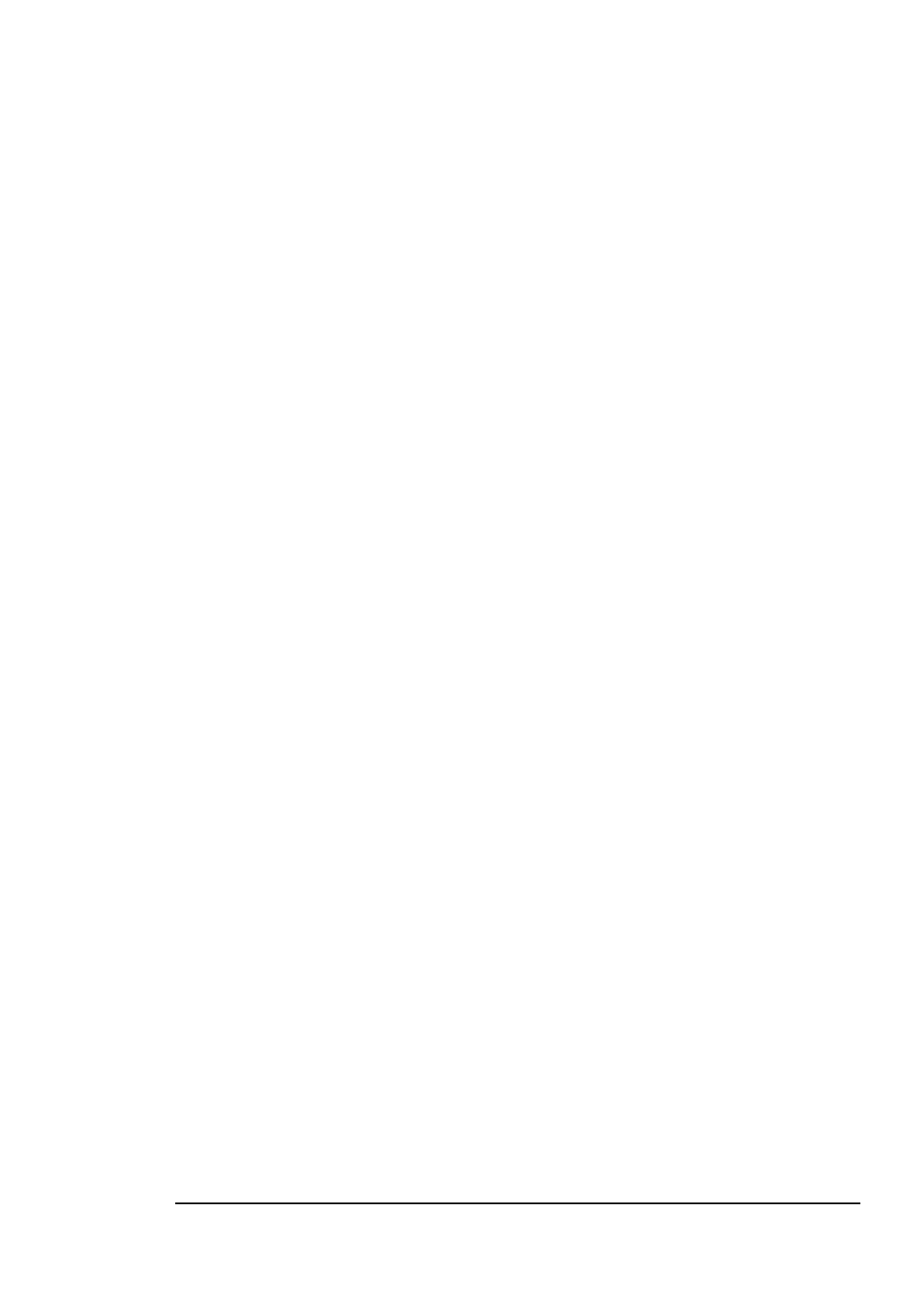## The Organising Framework for **Occupations**

This guideline addresses the purpose and structure of the Organising Framework for Occupations (OFO) 2013 in the South African skills development environment. It is aimed at providing a deeper understanding on using the OFO and provides general guidance to different users (e.g. SETAs, Employers, Skills Development Facilitators etc) on how to engage with the OFO and how to integrate it in industry.

The purpose of the Organising Framework for Occupations is to establish a common language for talking about occupations. In terms of skills development it enables labour market dialogue for talking about skills demand and supply.

The Organising Framework for Occupations was developed and updated with the assistance of



the  $\bigcirc$   $\bigcirc$   $\bigcirc$   $\bigcirc$   $\bigcirc$   $\bigcirc$   $\bigcirc$   $\bigcirc$  and  $\bigcirc$   $\bigcirc$   $\bigcirc$  and  $\bigcirc$   $\bigcirc$   $\bigcirc$   $\bigcirc$   $\bigcirc$  and  $\bigcirc$   $\bigcirc$  and  $\bigcirc$ 

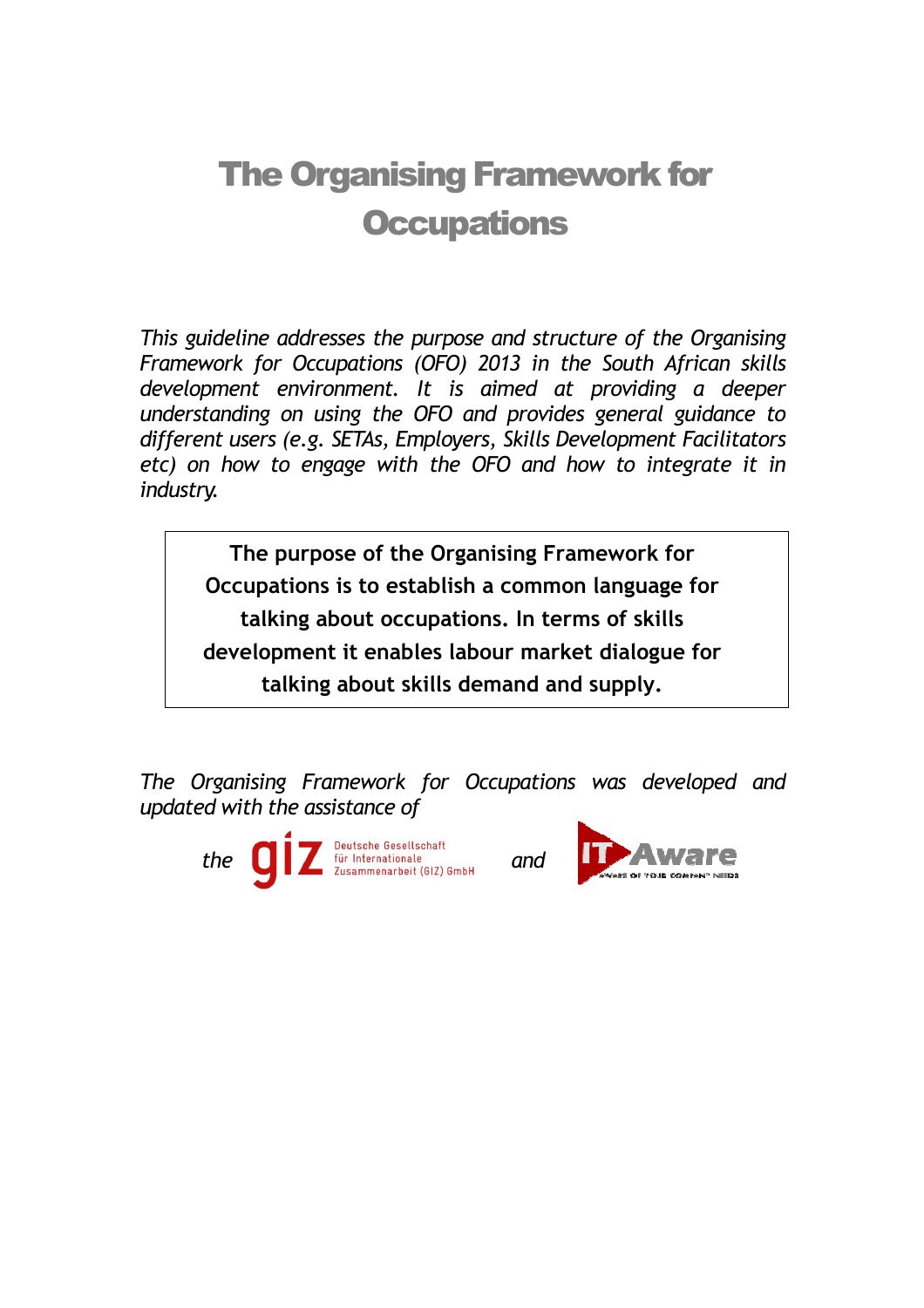## **CONTENTS**

| $\mathbf{1}$     | <b>WHAT IS THE OFO</b>                                          | 4                       |
|------------------|-----------------------------------------------------------------|-------------------------|
| $\mathbf{2}$     | <b>BACKGROUND ON THE DEVELOPMENT AND UPDATING OF THE OFO</b>    | 4                       |
| 3                | <b>FRAMEWORK AND CONCEPTS OF THE OFO 2011 TO 2013</b>           | 5                       |
| 3.1              | <b>Job and Occupation</b>                                       | 6                       |
| 3.2 <sub>2</sub> | <b>Skill</b>                                                    | 6                       |
|                  | Skill Level<br>3.2.1                                            | 6                       |
|                  | 3.2.2 Skill Specialisation                                      | 7                       |
| 3.3              | <b>Structure</b>                                                | $\overline{\mathbf{z}}$ |
| 4                | <b>ALIGNING THE OFO TO ISCO - 08</b>                            | 10                      |
| 4.1              | <b>Basic Principles and Processes</b>                           | 10                      |
| 4.2              | Structural Departures Between ISCO - 08 and the OFO             | 11                      |
| 5                | <b>ENHANCEMENTS TO OFO 2012 AND 2013</b>                        | 14                      |
| 5.1              | <b>Green Occupations</b>                                        | 14                      |
| 5.2              | <b>Occupations Requiring Additional "Critical Green Skills"</b> | 15                      |
| 5.3              | <b>Listed Trades</b>                                            | 16                      |
| 5.4              | <b>Career Guidance</b>                                          | 17                      |
|                  | 5.4.1<br>Linking of CESM Codes                                  | 17                      |
|                  | Linking Related Unit Groups<br>5.4.1                            | 17                      |
| 5.3              | <b>Final Structure</b>                                          | 19                      |
| 6                | THE USE OF THE OFO FOR SKILLS PLANNING                          | 20                      |
| 6.1              | <b>Background</b>                                               | 20                      |
| 6.2              | <b>Benefits of Using the OFO</b>                                | 21                      |
| 7                | <b>HOW TO USE THE OFO</b>                                       | 21                      |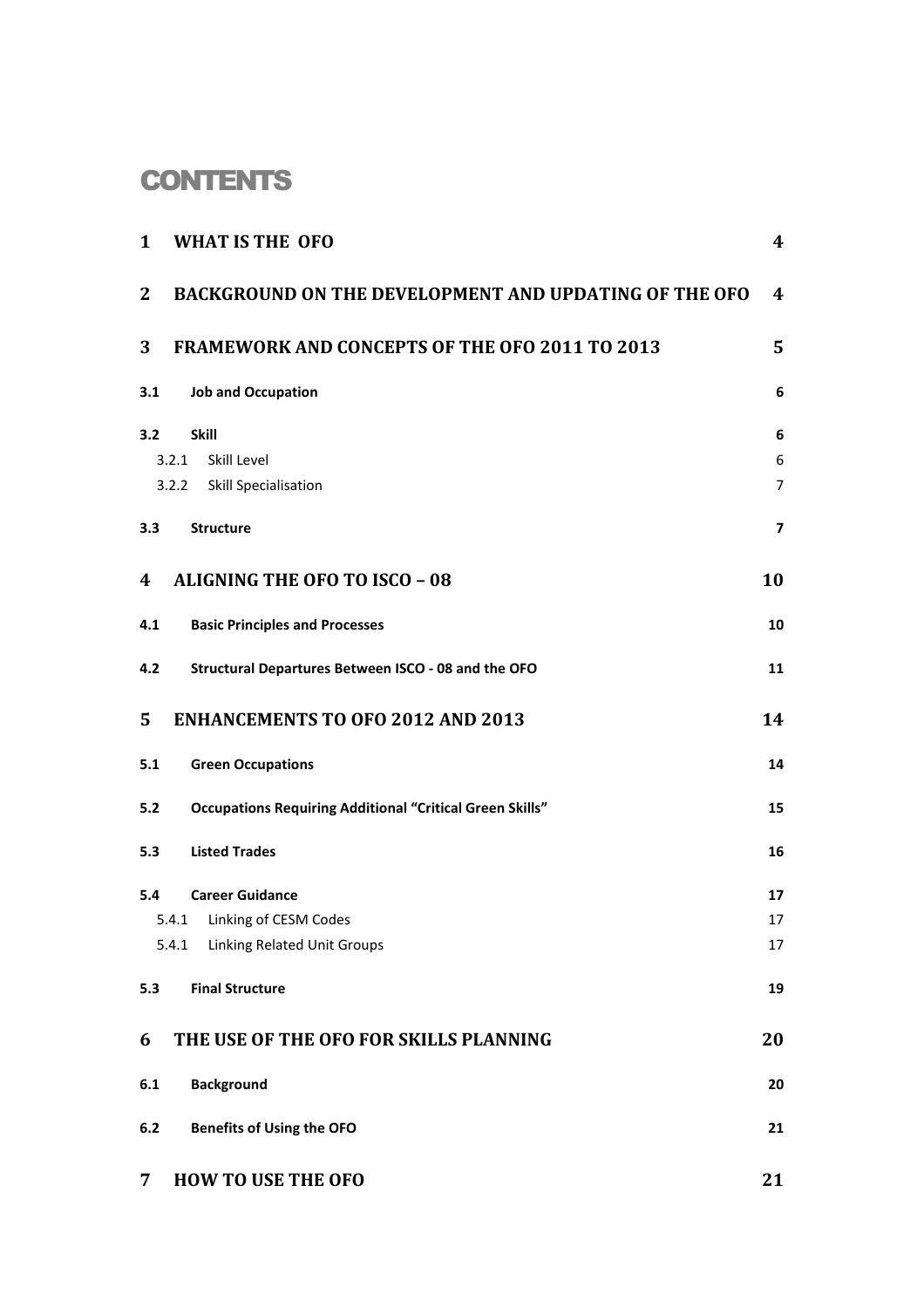| 7.1   | 21<br>Mapping Job Titles to Occupations to the OFO            |    |  |  |  |
|-------|---------------------------------------------------------------|----|--|--|--|
| 7.2   | <b>Clustering Tasks and Knowledge</b>                         | 22 |  |  |  |
| 7.3   | Defining the unique contribution a job makes in the workplace | 22 |  |  |  |
| 7.4   | Mapping Jobs to Occupations on the OFO                        | 23 |  |  |  |
| 7.4.1 | Role of SETAs                                                 | 23 |  |  |  |
| 7.4.2 | Role of Employers                                             | 23 |  |  |  |
| 7.4.3 | Sources Available                                             | 23 |  |  |  |
| 7.4.4 | Refine organisation's job titles list to map to the OFO       | 24 |  |  |  |
| 8     | <b>PROCESS AND FORMAT FOR CHANGES TO THE OFO</b>              | 29 |  |  |  |
| 8.1   | <b>Process for OFO Updates</b>                                | 29 |  |  |  |
| 8.2   | <b>Format for Submitting Requests</b>                         | 30 |  |  |  |
| 8.2.1 | <b>Guidelines for Completing Update Requests:</b>             | 30 |  |  |  |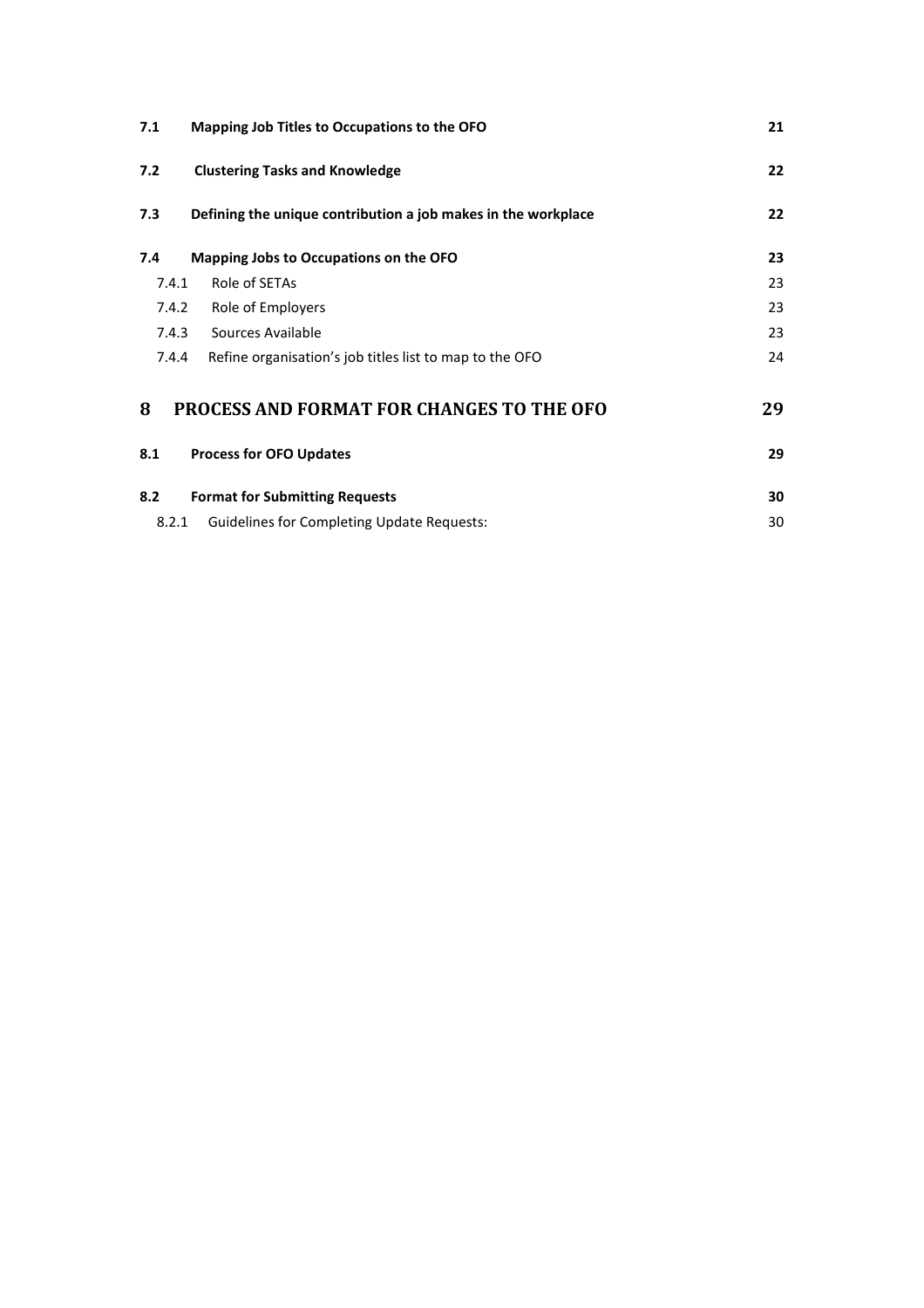## 1 WHAT IS THE OFO

In essence, the OFO is a coded occupational classification system. It is the Department of Higher Education and Training's key tool for identifying, reporting and monitoring skills demand and supply in the South African labour market.

The OFO is constructed from the bottom-up by:

- analysing jobs and identifying similarities in terms of a tasks and skills;
- categorising similar jobs into occupations; and
- classifying these occupations into occupational groups at increasing levels of generality.

The OFO adds value to skills development planning and implementation purposes in that it:

- provides a common language when talking about occupations;
- captures jobs in the form of occupations; and
- groups occupations into successively broader categories and hierarchical levels based on similarity of tasks, skills and knowledge.

## 2 BACKGROUND ON THE DEVELOPMENT AND UPDATING OF THE OFO

During 2004 the Department of Labour (DoL), supported by the then GTZ, decided to better link demand and supply by using "occupations" as the common denominator for analysis. However, SASCO at that stage reflected ISCO-88 but while this has proven to be a powerful information tool, it did not provide the detail that South Africa requires for good skills development planning and project intervention.

The debate on what constitutes an occupation has been inviting views from various origins, both local and international. Over time international agreement has been reached on the definition of occupational groupings. The International Labour Organisation (ILO) consolidated these views into what is known as the International Standard Classification of Occupations (ISCO).

Statistics South Africa adapted this classification system for the purposes of conducting its national census data and to track the shifting occupational profile of the country's workforce. It was known as the South African Standard Classification of Occupations (SASCO). SASCO however was outdated and did not define occupations in more detail and could therefore not be used by the Department of Labour for skills planning purposes.

A scan of international developments was initiated to find a more representative framework. In a similar attempt, the Australian Bureau of Statistics (ABS) and Statistics New Zealand, initiated a wide ranging consultative and stakeholder-driven process in March 2001 to update ISCO 1988. This process culminated in July 2005 in a more representative framework (ANZSCO).

As the content of ANZSCO 2005 reflected the occupational environment more accurately and also included occupations and occupational descriptors, it was used as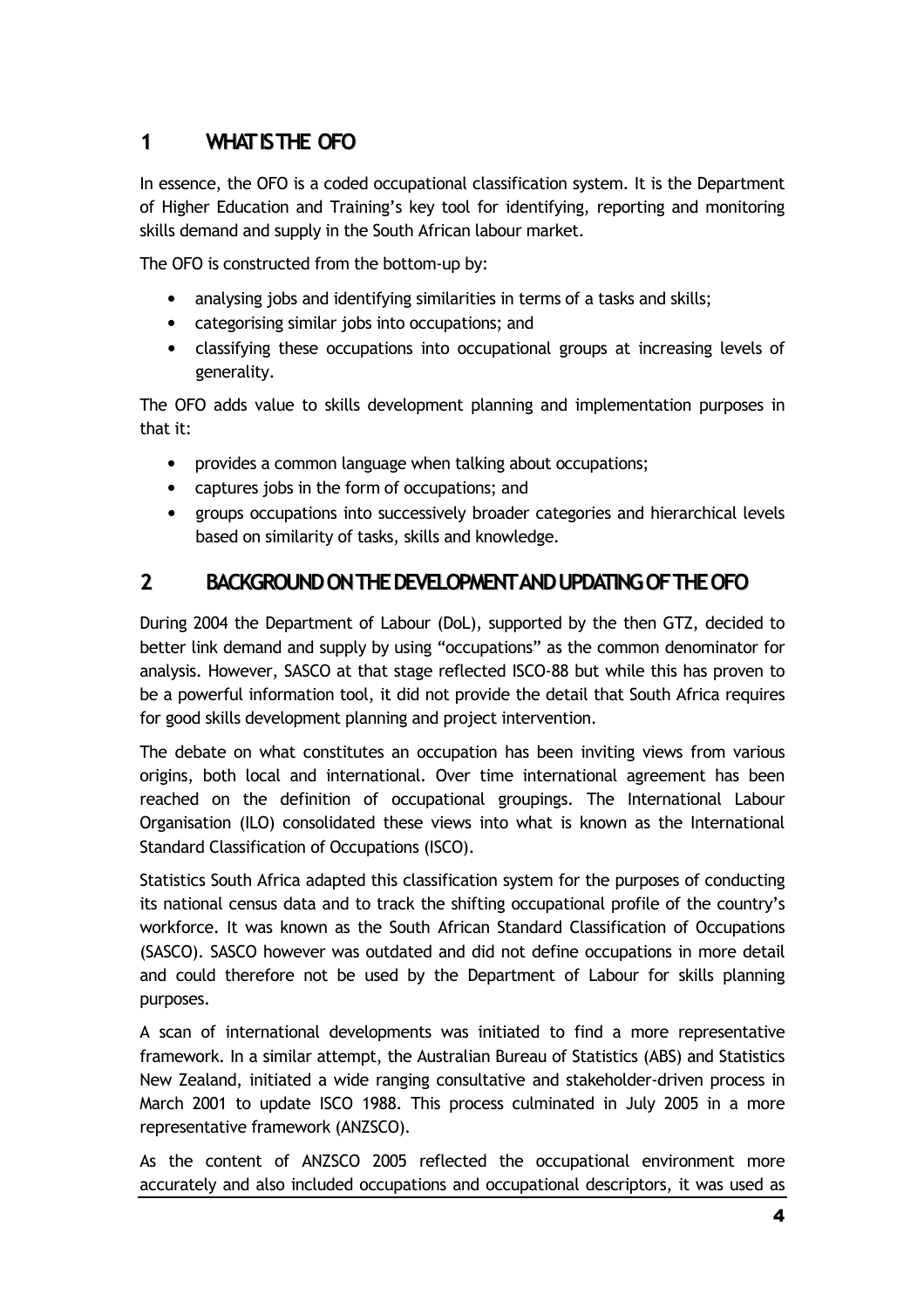the basis for the Organising Framework for Occupations (OFO) to assist in the process of skills planning within and across sectors.

The DoL adopted the use of the OFO (which extended ANZCO by incorporating additional occupations and occupational categories identified through research and consultation) in 2005 as a tool for identifying, reporting and monitoring scarce and critical skills and maintained it through an annual updating process. This process and responsibility was taken over by the Department of Higher Education and Training (DHET) in 2009.

During the annual updating process in 2010 the DHET, supported by GIZ, decided that the annual updating of the OFO should also include adapting the OFO (Version 9) to better reflect the structure of ISCO - 08. The reasons for this decision included:

- The Department of Higher Education and Training uses the OFO for skills planning. Version 9 of the OFO was based on ANZSCO, which was an adaptation of ISCO - 88. STATS South Africa used SASCO, which was based on ISCO – 88, as its classification system. The newer version of ISCO, version 08, offered more comprehensive framework structure. The DHET has thus decided to align the OFO to the ISCO – 08 structure in an attempt to create a standardised framework which would also align to the international framework.
- ISCO 08 took a number of developments in the economies of countries all over the world into consideration, such as the developments brought about in the information and communication technology (ICT) sector, to reflect the important changes that have taken place in the world of work.
- The relation between ISCO 08 and the United Nations' International Standard Industrial Classification of all economic activities (ISIC).

A further reason contributing to this decision related to the benefit of ease of comparison of labour market and skills information with international data.

It was further decided to change the title of the OFO to reflect the year of update (rather than a version). The OFO 2011 released in March 2011 reflected the structure, definitions and tasks of ISCO – 08 including 1259 of the total of 1320 occupations of the OFO (Version 9).

## 3 FRAMEWORKANDCONCEPTSOFTHEOFO2011TO2013

The framework used for the design and construction of ISCO - 08 and therefore the OFO 2011 to 2013 is based on two main concepts: the concept of the kind of work performed or job and the concept of skill. The classification units are therefore the jobs (reflected as occupations on the OFO) whilst the classification variable is the kind of work done (that is, the tasks and duties), and the classification criteria for identifying Major, Sub Major, Minor and Unit Groups are the two dimensions of skill, i.e. skill level and skill specialisation.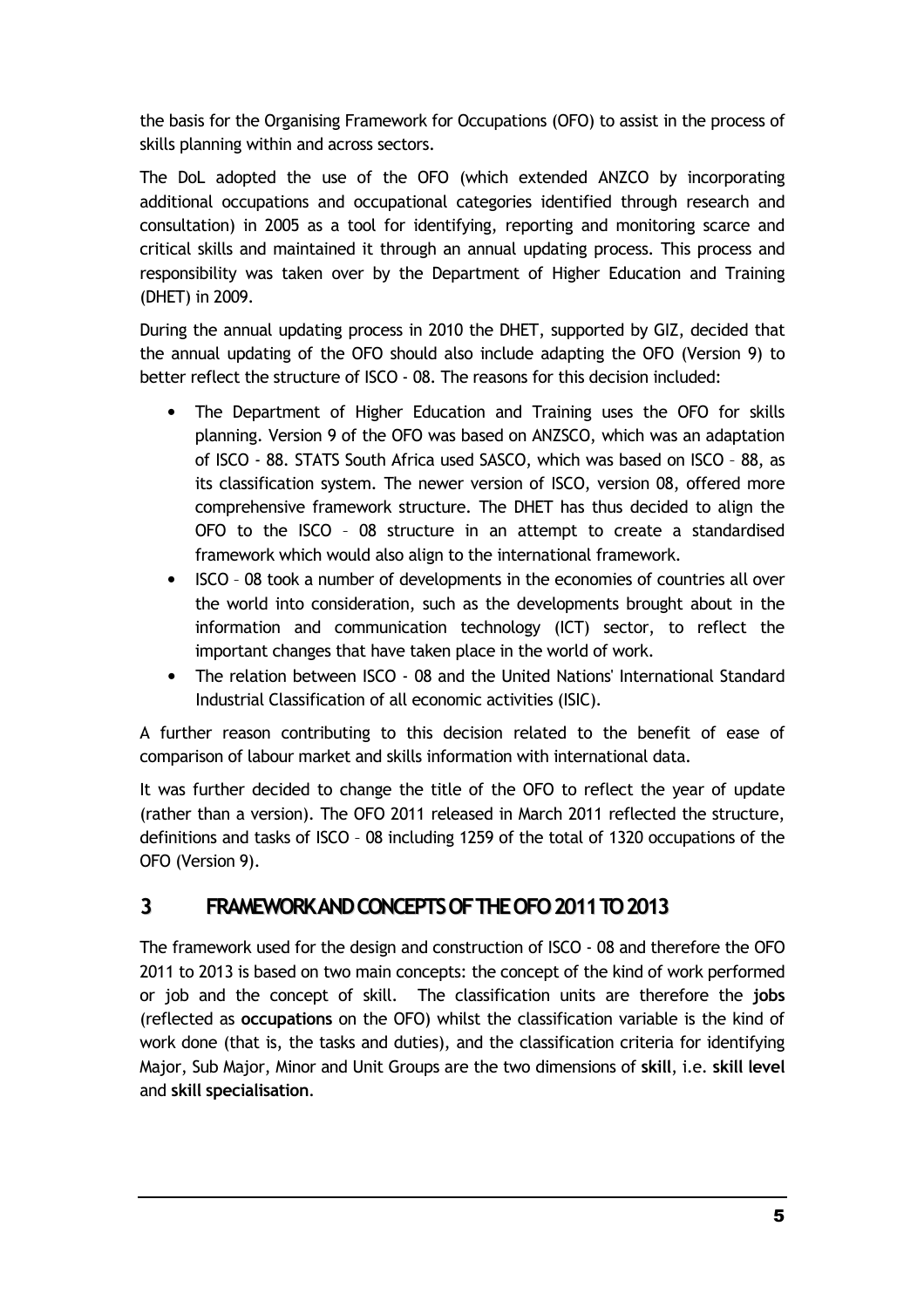## 3.1 Job and Occupation

For the purposes of identifying the OFO occupations, the following definitions of ISCO-- 08 are applied<sup>1</sup> and must be adhered to when identifying new occupational titles:

- A job is a set of tasks and duties carried out or meant to be carried out, by one person for a particular employer, including self employment.
- An occupation is a set of jobs whose main tasks and duties are characterised by a high degree of similarity (skill specialisation).

The occupations identified in the OFO represent a category that encompasses a number of jobs. For example, the occupation "General Accountant" also covers the specialisation "Debtors Manager".

Note: The output of occupations clustered under the fourth level of the OFO (Unit Group) is described in terms of tasks and a descriptor. Occupations are thus related to the tasks defined at the Unit Group and an occupation descriptor describes what the application of the variety of tasks ultimately produces or delivers in the world of work. An occupation descriptor always either indicate the unique service the occupation renders or the unique product the occupation produces in executing some or all the related tasks in a specific context.

Jobs in the workplace could either be related to occupations or specialisations on the OFO. The association depends on the level of uniqueness of the output of the job on the workplace.

## 3.2 Skill

Skill is defined as the ability to carry out the tasks and duties of a given job. Two dimensions of skill are used to arrange occupations into groups. These are skill level and skill specialisation.

## 3.2.1 Skill Level

Skill level is defined as a function of the complexity and range of tasks and duties to be performed in an occupation. Skill level is measured operationally by considering one or more of:

- the nature of the work performed (i.e. the complexity and range of work) in an occupation in relation to the characteristic tasks and duties defined;
- the level of formal education defined in terms of the International Standard Classification of Education (ISCED-97)2 required for competent performance of the tasks and duties involved; and

 $\overline{a}$ 

<sup>&</sup>lt;sup>1</sup> International Standard Classification of Occupations (ISCO - 08) - Conceptual Framework, page 2 of ANNEX 1

<sup>2</sup> UNESCO, 1997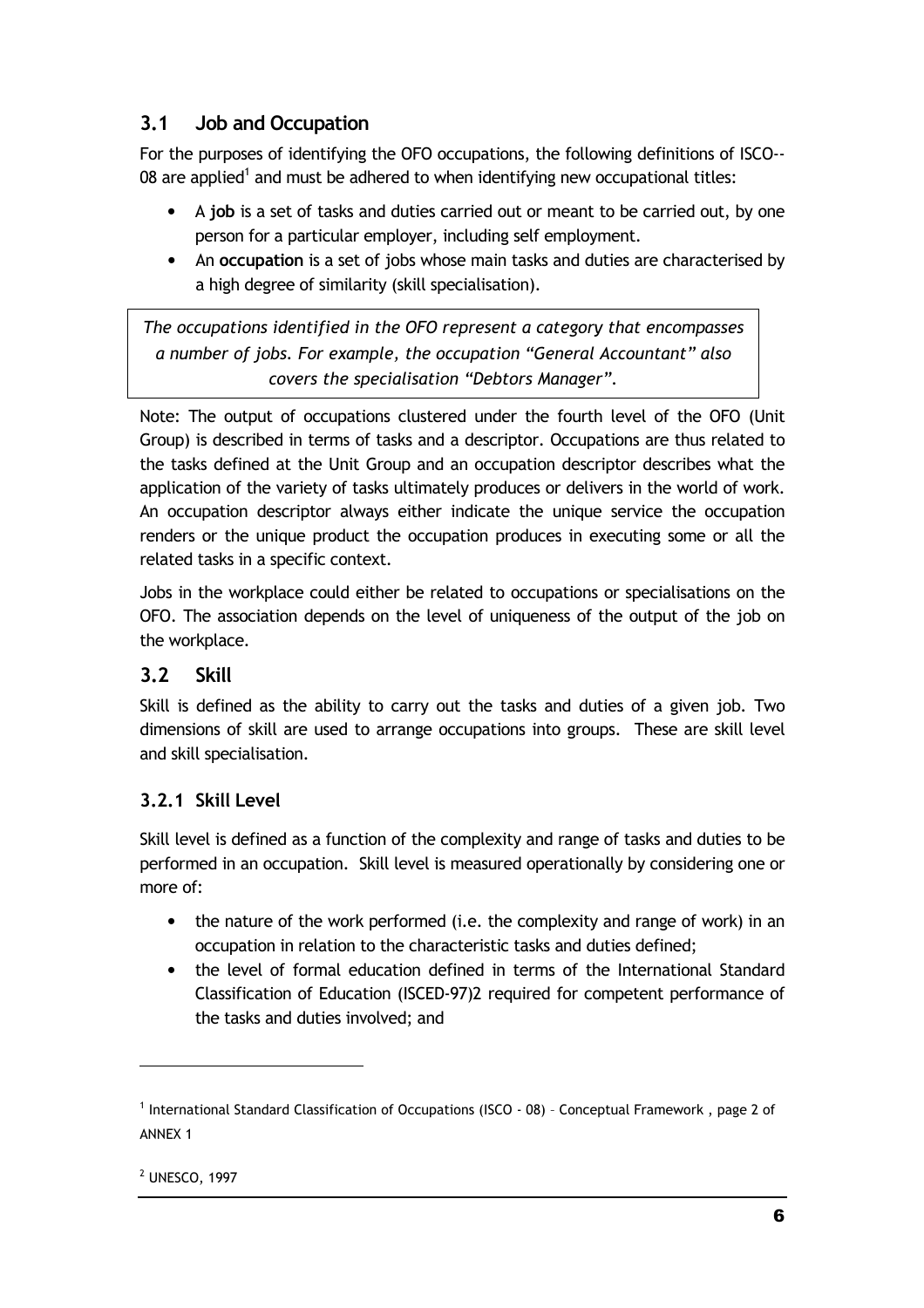• the amount of informal on-the-job training and /or previous experience in a related occupation required for competent performance of these tasks and duties.

It must however be mentioned that skill level was applied only in determining the structure of the OFO at the highest level and the level of formal education defined in terms of the International Standard Classification of Education (ISCED-97) is only one of the measures used.

A mapping between ISCO skill levels and levels of education in ISCED 97 is provided in Table 1 below.

| <b>ISCO - 08</b><br> Skill Level | <b>ISCED-97</b> groups                                                                 |
|----------------------------------|----------------------------------------------------------------------------------------|
| 4                                | 6 - Second stage of tertiary education (leading to an advanced research qualification) |
|                                  | 5a - First stage of tertiary education, 1st degree (medium duration)                   |
| 3                                | 5b - First stage of tertiary education (short or medium duration)                      |
|                                  | 4 - Post-secondary, non-tertiary education                                             |
| 2                                | - Upper secondary level of education                                                   |
|                                  | 2 - Lower secondary level of education                                                 |
|                                  | - Primary level of education                                                           |

Detailed information on the ISCO - 08 skill levels and the application thereof in the structure can be obtained from:

www.ilo.org/public/english/bureau/stat/isco/docs/annex1.doc

## 3.2.2 Skill Specialisation

Skill specialisation is considered in terms of four conceptual concepts:

- the field of knowledge required:
- the tools and machinery used;
- the materials worked on or with; and
- the kinds of goods and services produced.

## 3.3 Structure

Occupations are grouped into Major (one digit), Sub Major (two digits), Minor (three digits), and Unit (four digits) groupings.

The Major Groups are primarily based on four skill levels, however in Major Group 1 (Managers) the concept of skill level is applied primarily at the second hierarchical level (i.e. Sub Major Group). All Major Groups therefore relates to one skill level only except for Major Group 1, Managers that includes occupations at ISCO - 08 skill levels 3 and 4, at Sub Major Group level of the classification.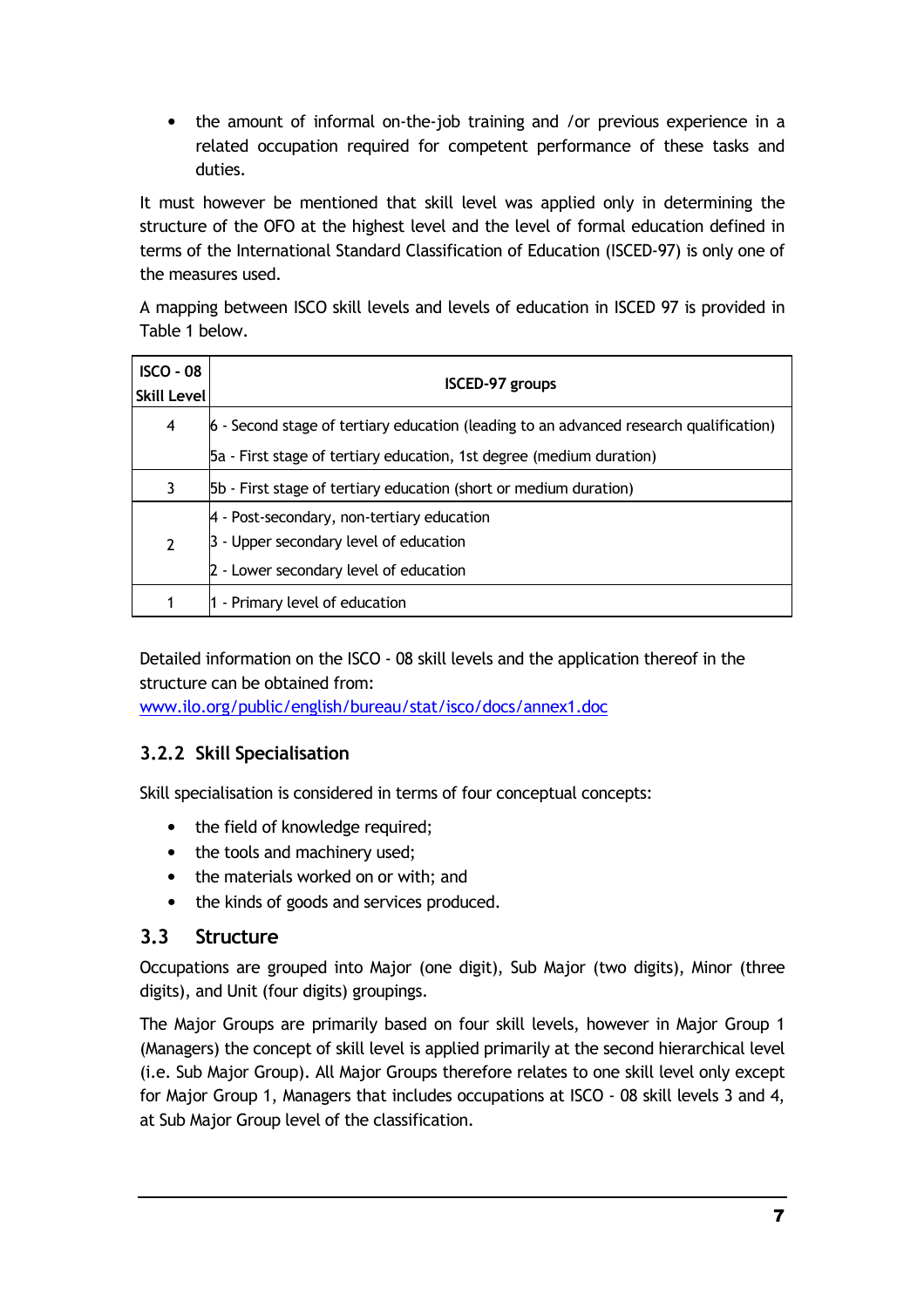The eight Major Groups are:

- 1 Managers
- 2 Professionals
- 3 Technicians and Associate Professionals
- 4 Clerical Support Workers
- 5 Service and Sales Workers
- 6 Skilled Agricultural, Forestry, Fishery, Craft and Related Trades Workers
- 7 Plant and Machine Operators and Assemblers
- 8 Elementary Occupations

Within each Major Group occupational groups are arranged into Sub Major Groups, Minor Groups and Unit Groups primarily on the basis of aspects of skill specialisation.

Occupations (six digits) are subdivisions of the Unit Groups and are further detailed through specialisation and alternative occupation titles.

- Major Groups (1 digit) (e.g. 3. Technicians and Associate Professionals) are:
	- $\triangleright$  The broadest level of the classification
	- > Distinguished from each other on the basis of skill level and the broadest concept of skill specialisation
- Sub-Major Groups (2 digits) e.g. 31 Science and Engineering Associate Professionals are:
	- $\triangleright$  Sub-divisions of Major Groups
	- $\triangleright$  Distinguished from other Sub Major groups in the same Major Group on the basis of broadly stated skill specialisation
- Minor Groups (3 digits) e.g. 312. Mining, Manufacturing and Construction Supervisors are:
	- $\triangleright$  Sub-divisions of Sub Major Groups
	- $\triangleright$  Distinguished from other Minor groups in the same Sub Major Group on the basis of less broadly stated skill specialisation
- Unit Groups (4 digits) e.g. 3121 Mining Production / Operations Supervisors are:
	- $\triangleright$  Sub-divisions of the Minor Groups
	- $\triangleright$  Distinguished from other Unit Groups in the same Minor Group on the basis of a finer degree of skill specialisation
- Occupations (6 digits) e.g. 312101 Production / Operations Supervisor (Mining) are:
	- $\triangleright$  Not identified as part of structure, but listed as sub-divisions of the Unit Groups through a consultation process, based on its relevance to the specific descriptor and tasks of the Unit Group
	- $\triangleright$  Distinguished from other occupations in the same unit group on the basis of uniqueness of the output, usually due to specific application of skills and knowledge in a specific context.
	- $\triangleright$  Relates to a cluster of jobs which involve the performance of a common set of tasks.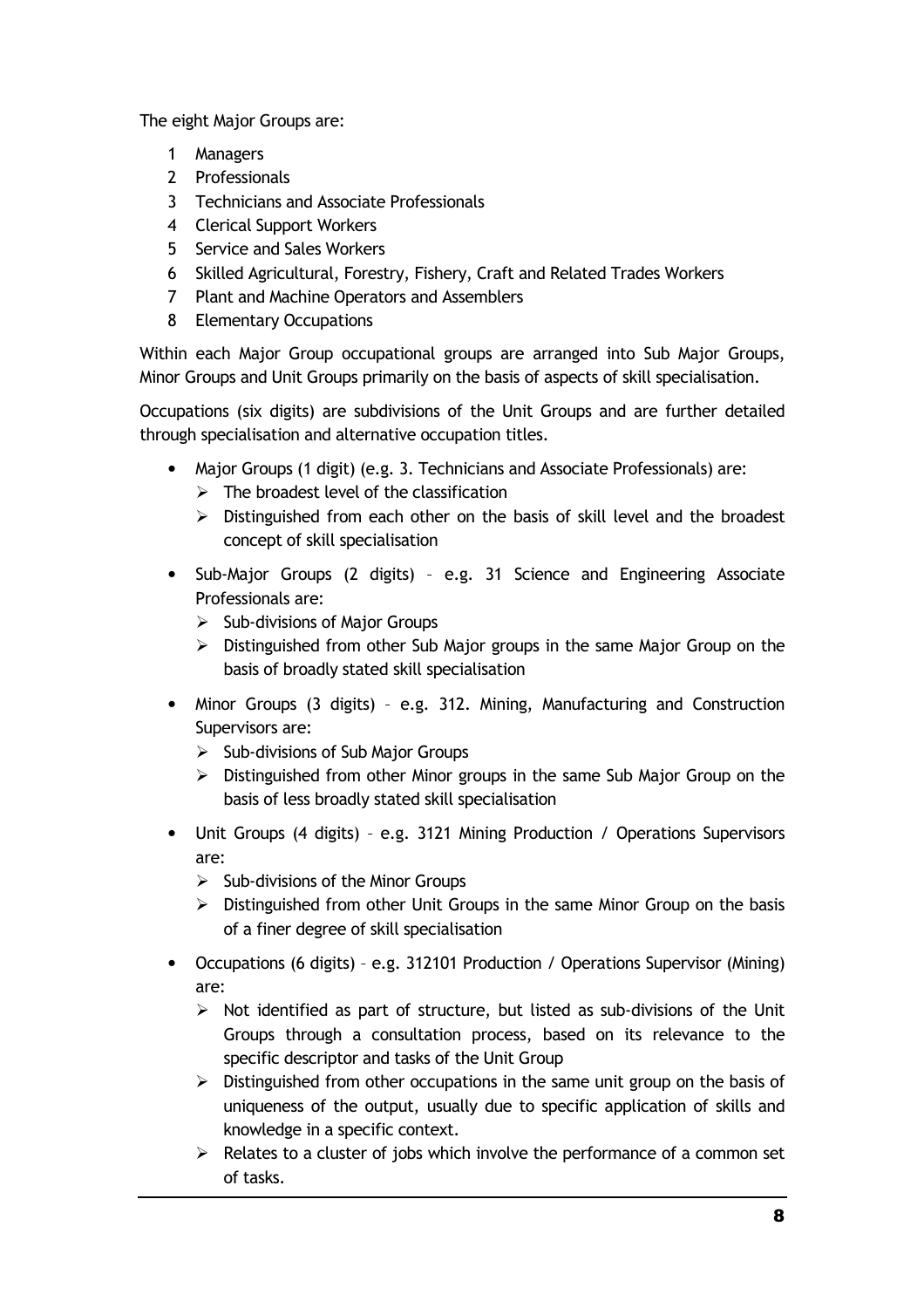

#### Figure 1 below illustrates the structure of the OFO:

#### Major Groups are:

**The broadest level of the classification** 

- · Denoted by 1-digit codes
- Distinguished from each other on the basis of skill level and to a lesser degree the broad concept of skill specialisation
- There are 9 Major Groups, each containing a Descriptor and Tasks

#### Sub – Major Groups are:

- **Subdivisions of Major Groups**
- Denoted by 2-digit codes (the relevant Major Group code plus an additional digit)
- Distinguished from other Sub Major Groups under the same Major Group on the basis of broadly stated skill specialisation (except Sub Major Groups of Major Group 1 which are also distinguished on the basis of skill level)
- There are 39 Sub Major Groups, each containing a Descriptor and Tasks

#### Minor Groups are:

- **Subdivisions of the Sub Major Groups** - Denoted by 3-digit codes (the
- relevant Sub Major Group code plus an additional digit)
- Distinguished from other Minor Groups under the same Sub Major Group on the basis of less broadly stated skill specialisation
- There are 125 Minor Groups, each containing a Descriptor and Tasks

#### Unit Groups are:

- **Subdivisions of the Minor Groups**
- Denoted by 4-digit codes (the relevant Minor Group code plus an additional digit)
- **Distinguished from other Unit Groups** under the same Minor Group on the basis of a finer degree of skill specialisation
- There are 440 Unit Groups, each containing a Descriptor and Tasks

#### Occupations are:

- Not identified as part of structure, but listed as sub-divisions of the Unit Groups through a consultation process
- Denoted by 6-digit codes (the relevant Unit Group code plus additional 2 digits)
- Distinguished from other occupations under the same Unit Group on the basis of a fine degree of skill specialisation
- There are 1448 Occupations, each containing a Descriptor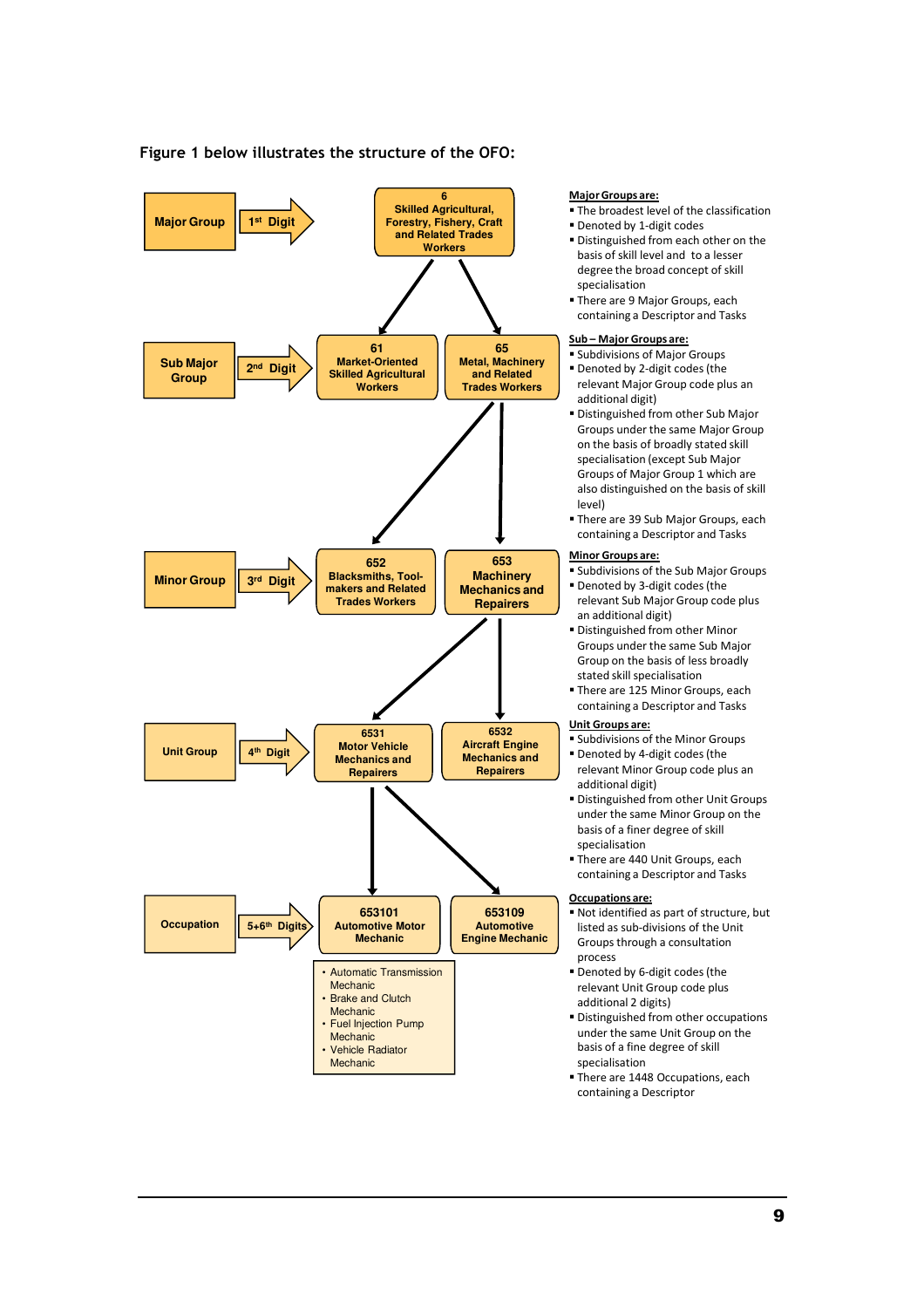Occupational descriptors are provided for every occupational grouping, including occupations  $(6<sup>th</sup>$  digit level). A list of the associated tasks is also provided for every occupational grouping (up to  $4<sup>th</sup>$  digit level).

Figure 2 below provides an indicative comparison between the skill level of occupational groups to the National Qualifications Framework as well as with the entry, intermediate and advanced levels referred to in the National Skills Development Strategy.

| <b>NSDS</b>         | <b>NQF</b>                | <b>Skill</b><br><b>Level Level</b> |                                   | <b>OFO Major Groups</b>                                               |                                     |                                                            |  |  |  |  |
|---------------------|---------------------------|------------------------------------|-----------------------------------|-----------------------------------------------------------------------|-------------------------------------|------------------------------------------------------------|--|--|--|--|
| <b>H</b> GH         | 10<br>↑<br>$\overline{7}$ | 4                                  |                                   |                                                                       |                                     |                                                            |  |  |  |  |
| <b>INTERMEDIATE</b> | $6\phantom{1}6$           | 3                                  |                                   | 3<br><b>Technicians and Associate</b><br><b>Professionals</b>         |                                     |                                                            |  |  |  |  |
|                     | 5                         |                                    | $\overline{4}$                    | 5                                                                     | 6<br><b>Skilled</b>                 | $\overline{7}$                                             |  |  |  |  |
|                     | $\overline{\mathbf{4}}$   | $\overline{2}$                     | <b>Clerical</b><br><b>Support</b> | <b>Service</b><br>and Sales                                           | Agricultural,<br>Forestry, Fishery, | <b>Plant and</b><br><b>Machine</b><br><b>Operators and</b> |  |  |  |  |
|                     | 3                         |                                    | <b>Workers</b>                    | <b>Craft &amp; Related</b><br><b>Workers</b><br><b>Trades Workers</b> |                                     |                                                            |  |  |  |  |
| ENTRY               | $\overline{2}$            | 1                                  |                                   | 8                                                                     |                                     |                                                            |  |  |  |  |
|                     |                           |                                    |                                   |                                                                       |                                     |                                                            |  |  |  |  |

## 4 ALIGNINGTHEOFOTOISCO–08

## 4.1 Basic Principles and Processes

An attempt was made to keep the OFO version 9 structure and simply ensure that all Unit groups of ISCO – 08 are reflected. This however was not possible because of the mismatch of the descriptors and tasks at Major, Sub Major and Minor Groups of the OFO version 9 with the Unit Group descriptors and tasks of ISCO – 08.

It was then decided to use the ISCO–08 structure at Sub Major, Minor and Unit Group levels and allocate the OFO version 9 occupations to the related new Unit Groups but to keep to 8 Major Groups (as per the OFO version 9) instead of 10 (as per ISCO - 08) as to not affect the IT database structures of users of the OFO.

In order to achieve the above, Major Groups 6 (Skilled Agricultural, Forestry and Fishery Workers) and 7 (Craft and Related Trades Workers) of ISCO - 08 were combined and one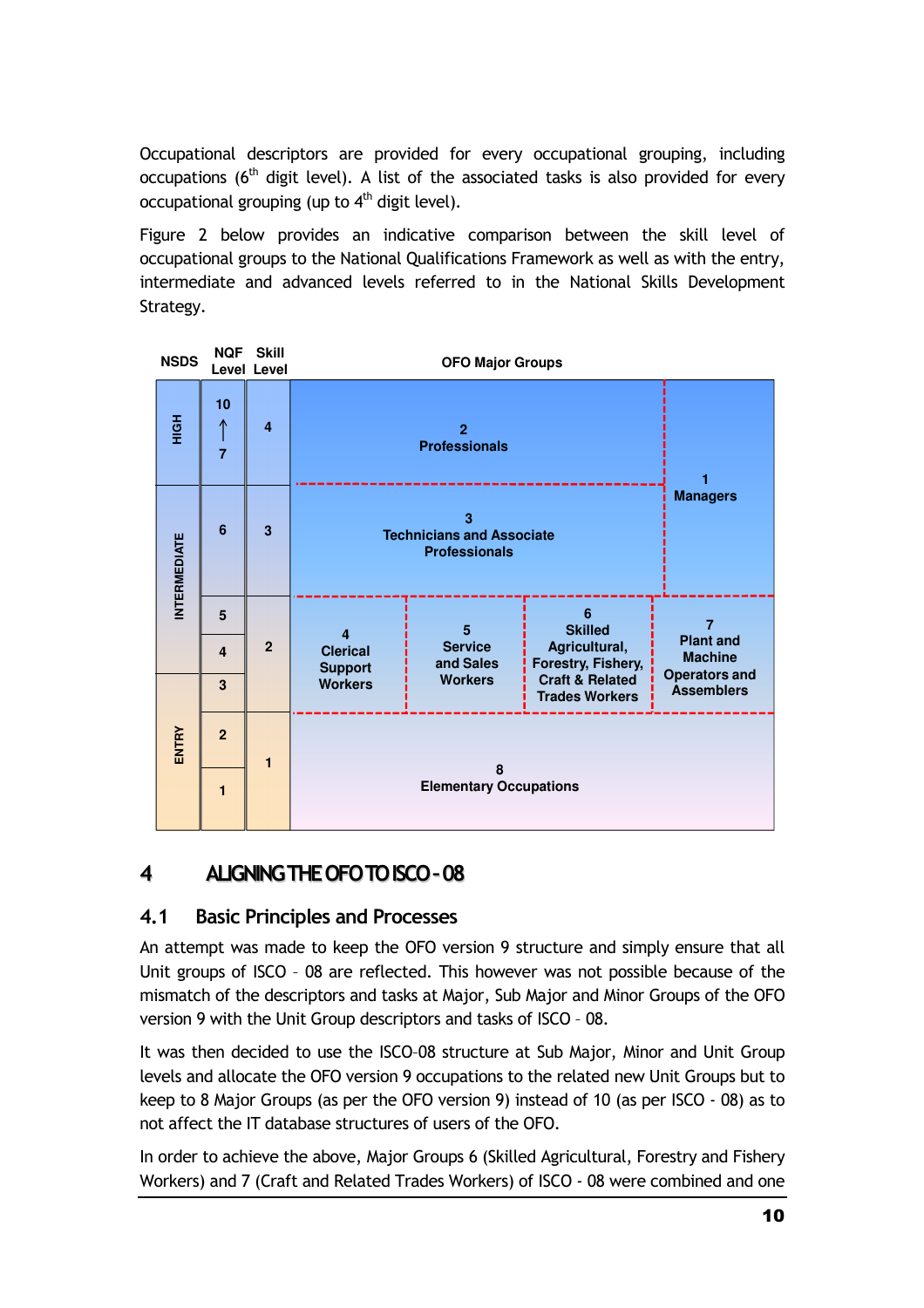additional Minor Group and seven Unit Groups were added to include Armed Forces occupations reflected in Major Group 0 of ISCO - 08.

The allocation of occupations to the new structure was informed by similarity of output of the occupations related to the unit group definitions and suggested examples supplied by ISCO–08.

## 4.2 Structural Departures Between ISCO - 08 and the OFO

The structure of the OFO (2011 to 2013) differs slightly from the structure of ISCO – 08 in that it has only eight Major Groups instead of ten. The Major Group 0: Armed Forces were incorporated into the structure by adding one additional Minor Group and seven Unit Groups. ISCO – 08 Major Group 6: Skilled Agricultural, Forestry, Fishery Workers and Major Group 7: Craft and Related Trades Workers were combined and the Major Group descriptor and tasks were aligned to accommodate all related Sub Major Groups. Major Groups 7 and 8 (in ISCO - 08 ) then became Major Group 7 (in the OFO) and Major Group 9 (in ISCO - 08 ) became Major Group 8 (in the OFO) and all related codes were changed accordingly. All Unit Groups ending with a 0 (in ISCO – 08) was changed to end with a 1 (in the OFO) to be consistent to the OFO Version 9 numbering system.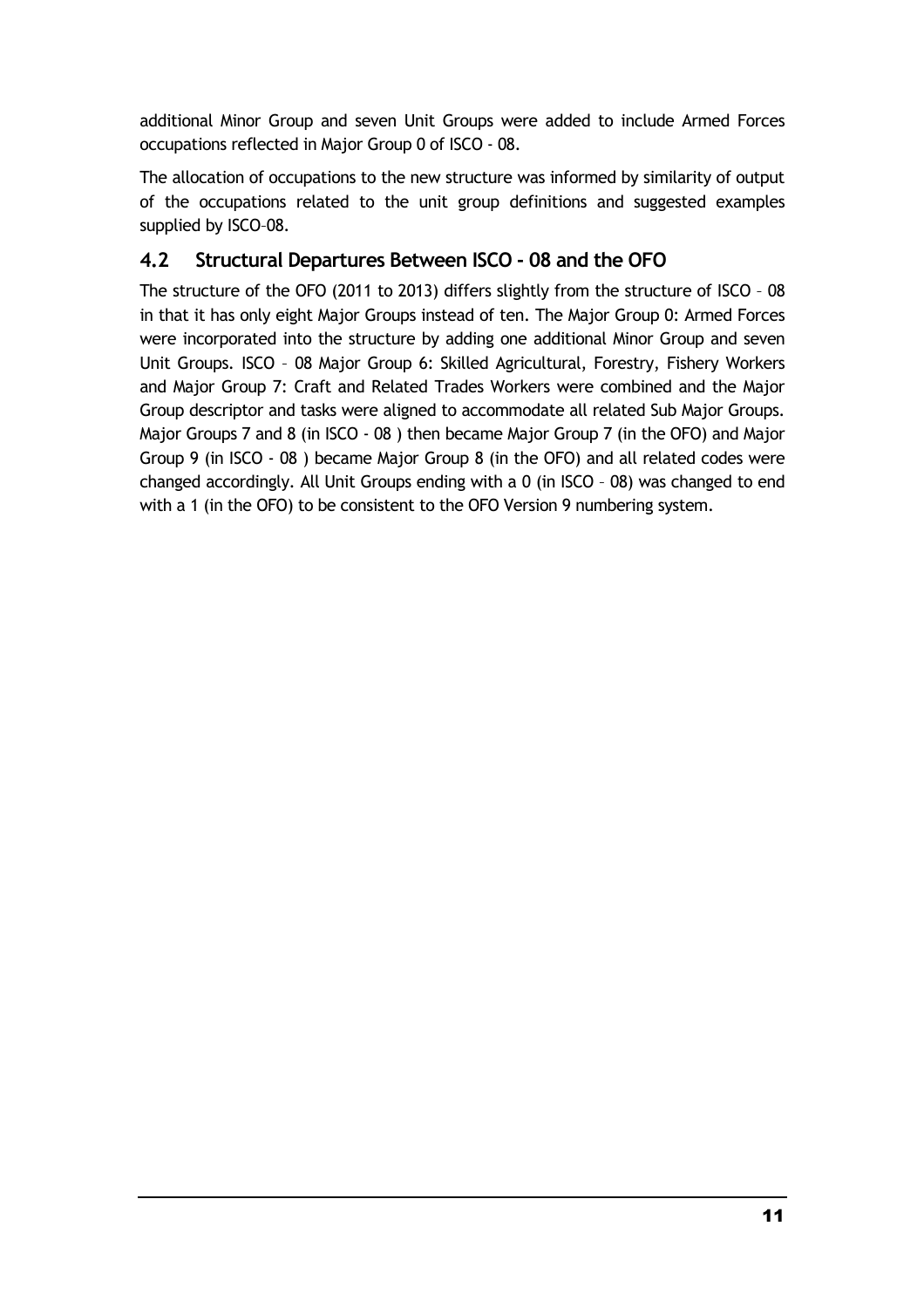|                | <b>ISCO - 08</b>                                                                   |                | OFO 2011 to 2013                                                                               |
|----------------|------------------------------------------------------------------------------------|----------------|------------------------------------------------------------------------------------------------|
| 1210           | <b>Finance Managers</b>                                                            | 1211           | <b>Finance Managers</b>                                                                        |
| 1330           | Information and<br><b>Communications Technology</b><br><b>Service Managers</b>     | 1331           | <b>Information and Communications</b><br><b>Technology Service Managers</b>                    |
| 2250           | Veterinarians                                                                      | 2251           | Veterinarians                                                                                  |
| 2310           | University and Higher Education<br><b>Teachers</b>                                 | 2311           | University and Higher Education<br><b>Teachers</b>                                             |
| 2320           | <b>Vocational Education Teachers</b>                                               | 2321           | <b>Vocational Education Teachers</b>                                                           |
| 2330           | Secondary education teachers                                                       | 2331           | Secondary education teachers                                                                   |
| 3230           | <b>Traditional and Complementary</b><br><b>Medicine Associate</b><br>Professionals | 3231           | <b>Traditional and Complementary</b><br><b>Medicine Associate Professionals</b>                |
| 6              | Skilled Agricultural, Forestry and<br><b>Fishery Workers</b>                       | 6              | Skilled Agricultural, Forestry, Fishery,<br><b>Craft and Related Trades Workers</b>            |
| 6130           | Mixed Crop and Animal<br>Producers                                                 | 6131           | Mixed Crop and Animal Producers                                                                |
| 6210           | Forestry and Related Workers                                                       | 6211           | <b>Forestry and Related Workers</b>                                                            |
| $\overline{7}$ | <b>Craft and Related Trades</b><br>Workers                                         | 64             | <b>Building and Related Trades Workers</b>                                                     |
|                |                                                                                    | 65             | Metal, Machinery and Related Trades<br>Workers                                                 |
|                |                                                                                    | 66             | Handicraft and Printing Workers                                                                |
|                |                                                                                    | 67             | <b>Electrical and Electronics Trades</b><br>Workers                                            |
|                |                                                                                    | 68             | Food Processing, Wood Working,<br>Garment and Other Craft and Related<br><b>Trades Workers</b> |
| 8              | Plant and Machine Operators,<br>and Assemblers                                     | $\overline{7}$ | Plant and Machine Operators, and<br>Assemblers                                                 |
| 9              | <b>Elementary Occupations</b>                                                      | 8              | <b>Elementary Occupations</b>                                                                  |
| $\mathbf 0$    | <b>Armed Forces Occupations</b>                                                    | 1347           | <b>Armed Forces Managers</b>                                                                   |
|                |                                                                                    | 542            | <b>Commissioned and Non-Commissioned</b><br><b>Armed Forces Officers</b>                       |

Table 2 below summarises the numbering or structural departures from ISCO 08: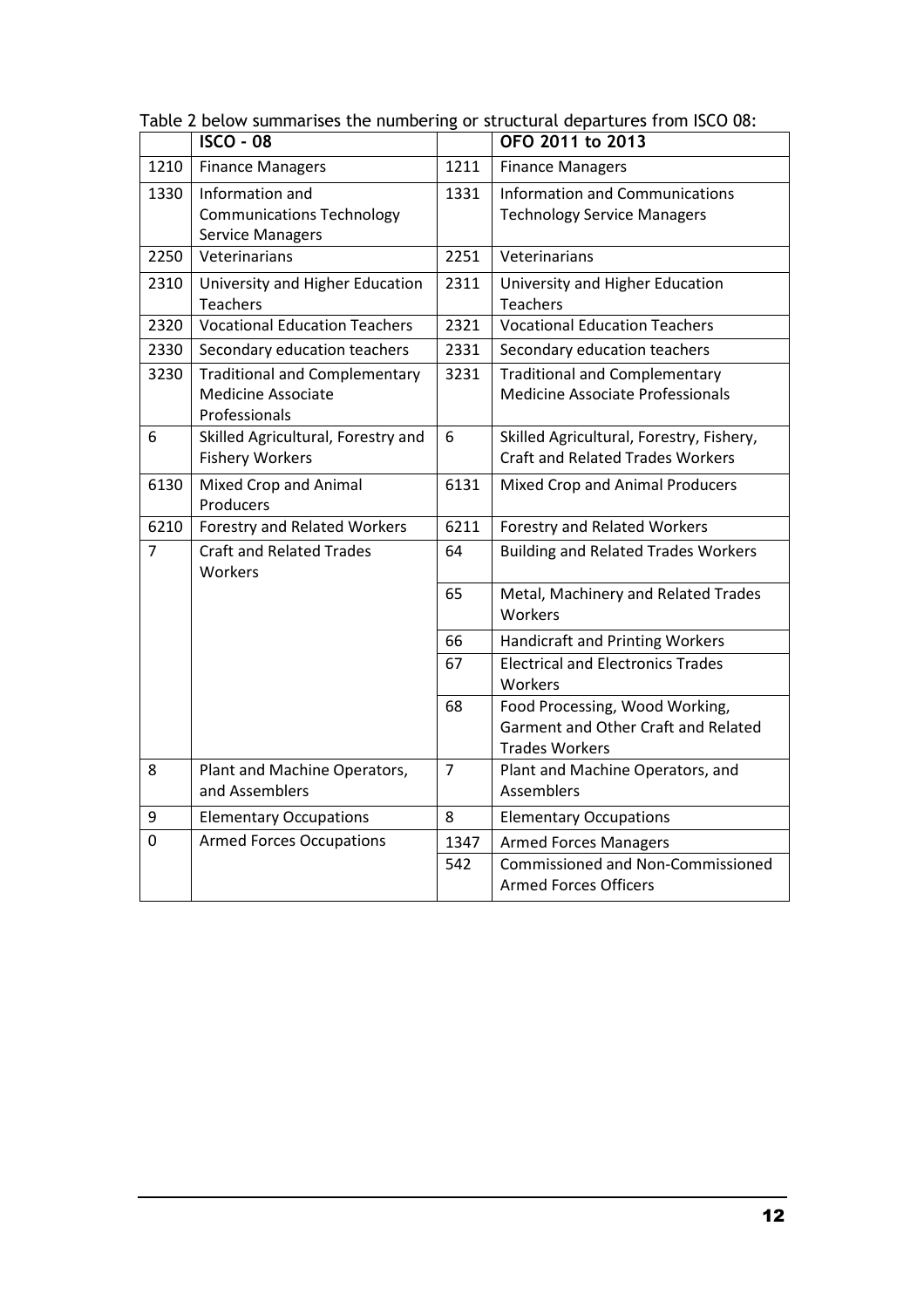|                | <b>OFO version 9 Structure</b>                       | <b>Skill level</b> |               | OFO 2011 to 2013 structure                                                             | <b>Skill level</b> |
|----------------|------------------------------------------------------|--------------------|---------------|----------------------------------------------------------------------------------------|--------------------|
|                | Managers                                             | $4 + 5$            |               | Managers                                                                               | $3 + 4$            |
| $\overline{2}$ | Professionals                                        | 5                  | $\mathcal{P}$ | Professionals                                                                          | 4                  |
| 3              | <b>Technicians and Trades</b><br><b>Workers</b>      | $3 + 4$            | ٦             | <b>Technicians and Associate</b><br>Professionals                                      |                    |
| 4              | Community and Personal<br>Service Workers            | $\sim$ 4           | $\sim$ 5      | Service and Sales Workers                                                              | 7                  |
| 5.             | <b>Clerical and Administrative</b><br><b>Workers</b> |                    | 4             | <b>Clerical Support Workers</b>                                                        |                    |
| 6              | <b>Sales Workers</b>                                 | $1 - 4$            | $\sqrt{6}$    | Skilled Agricultural,<br>Forestry, Fishery, Craft and<br><b>Related Trades Workers</b> |                    |
| $\overline{7}$ | Machinery Operators and<br><b>Drivers</b>            |                    | 7             | Plant and Machine<br>Operators, and Assemblers                                         |                    |
| 8              | <b>Elementary Workers</b>                            | $1+2$              | 8             | <b>Elementary Occupations</b>                                                          |                    |

Table 3 below provides a comparison of the structures of OFO Version 9 and OFO 2011 to 2013.

Table 4 below provides a comparison between ISCO – 08, the OFO 2011and 2013 and the OFO version 9.

|                | <b>ISCO -08 Structure</b>                                | OFO 2011 to 2013 |                                                                         | <b>Relation to OFO version 9</b>                                                                     |  |
|----------------|----------------------------------------------------------|------------------|-------------------------------------------------------------------------|------------------------------------------------------------------------------------------------------|--|
|                | Managers                                                 | 1                | Managers                                                                | Most of Major Group 1                                                                                |  |
| $\overline{2}$ | Professionals                                            | 2                | Professionals                                                           | Most of Major Group 2                                                                                |  |
| 3              | <b>Technicians and Associate</b><br>Professionals        | 3                | <b>Technicians and Associate</b><br>Professionals                       | New category comprising sub<br>major group 31 some<br>occupations from Major<br>Groups 1, 2, 4 and 5 |  |
| 4              | <b>Clerical Support Workers</b>                          | 4                | <b>Clerical Support Workers</b>                                         | Most of Major Group 5                                                                                |  |
| 5              | Service and Sales Workers                                | 5.               | Service and Sales Workers                                               | <b>Combination of mainly Major</b><br>Groups 4 and 6                                                 |  |
| 6              | Skilled Agricultural,<br>Forestry and Fishery<br>Workers | 6                | Skilled Agricultural,<br>Forestry, Fishery, Craft<br>and Related Trades | Sub Major Groups 32 - 39 +<br>additional Crafts                                                      |  |
| $\overline{7}$ | <b>Craft and Related Trades</b><br>Workers               |                  | Workers                                                                 |                                                                                                      |  |
| 8              | <b>Plant and Machine</b><br>Operators, and<br>Assemblers | $\overline{7}$   | <b>Plant and Machine</b><br>Operators, and Assemblers                   | Most of Major Group 7                                                                                |  |
| 9              | <b>Elementary Occupations</b>                            | 8                | Elementary occupations                                                  | Most of Major Group 8                                                                                |  |
| $\Omega$       | <b>Armed Forces</b>                                      |                  |                                                                         |                                                                                                      |  |

Electronic mapping tables were created to assist users to check for changes between Version 10 to 2012, and 2012 to 2013.

Data tables "OFO Version 2013 Data Tables" are available in electronic format to assist the SETAs and other users of the OFO to upload the OFO Version 2013 onto their IT systems for the purposes of generating reports such as Sector Skills Planning and Workplace Skills Plans.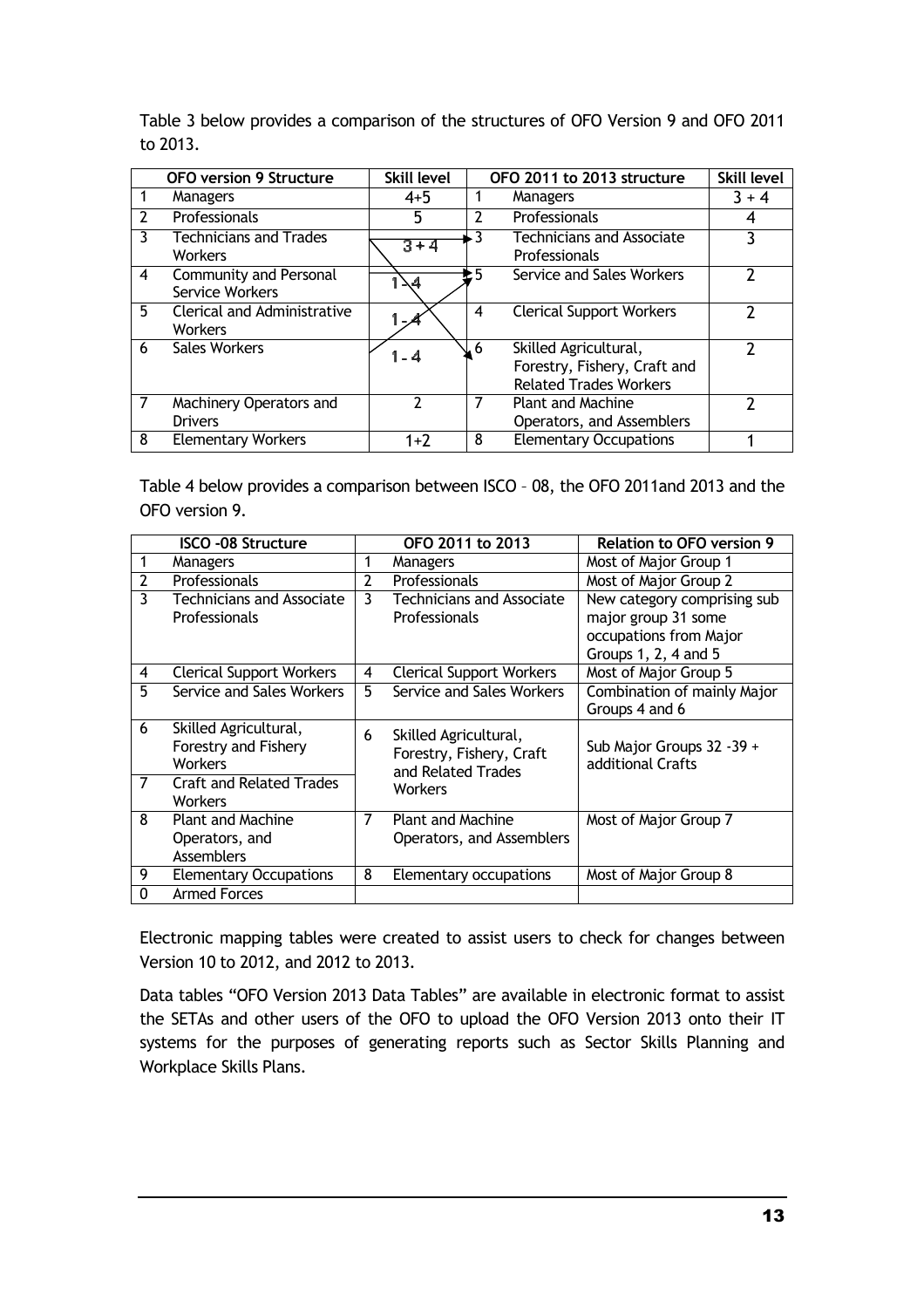## 5 ENHANCEMENTS TO OFO 2012 AND 2013

During the 2012 updating process it was decided to reflect "green occupations" and "listed trades" on the OFO.

During the 2013 updating process it was decided to also reflect occupations requiring additional "critical green skills"

In order to assist in career guidance all Unit Groups were linked to the most appropriate Classification of Subject Matters (CESM) code. Related Unit Groups across and within the eight (8) Major Groups of the OFO has also been linked.

## 5.1 Green Occupations

The political will to move towards a green economy and the associated job creation will be accompanied by new and changing skills demands. These demands will be two dimensional as it will require not only new green occupations (reflected as "scarce skills") but also new skill sets (reflected as "critical skills") in existing occupations.

As the OFO is used to collect and reflect labour market information on skills needs, it has been agreed to identify and reflect "green occupations" on the OFO 2012 to enable SETAs to better reflect skills demands in support of a green economy in their future Sector Skills Plan updates.

Based on the national and international research the following definition was applied to identify and reflect occupations as "green" on the OFO 2012 and 2013:

Green occupations have as their direct purpose the nationally identified priorities and initiatives of reducing negative environmental impact and contribute sustainably to environmental, economical and social sensitive enterprises and economies. This includes occupations with descriptors that directly reflect and contribute to the maintenance of processes related to national initiatives to:

- Develop and adopt renewable sources of energy
- Reduce consumption of energy, fossil fuels and raw materials
- Enhance energy and resource efficiency
- Reduce greenhouse gas emissions
- Decrease waste and pollution
- Recycle materials
- Prevent the loss of biodiversity and restore ecosystems

The starting point in identifying the green occupations was the work done in America based on the American Standard Classification of Occupations and reflected on O\*NET. Ninety three 93 occupations were identified as "green" of which 14 were additional occupations that had to be added Green occupations can be recognised by the  $\left($   $\bullet$  symbol on the OFO.

During the 2013 updating process three additional occupations were added to the list of "green occupations", bringing the total to 96.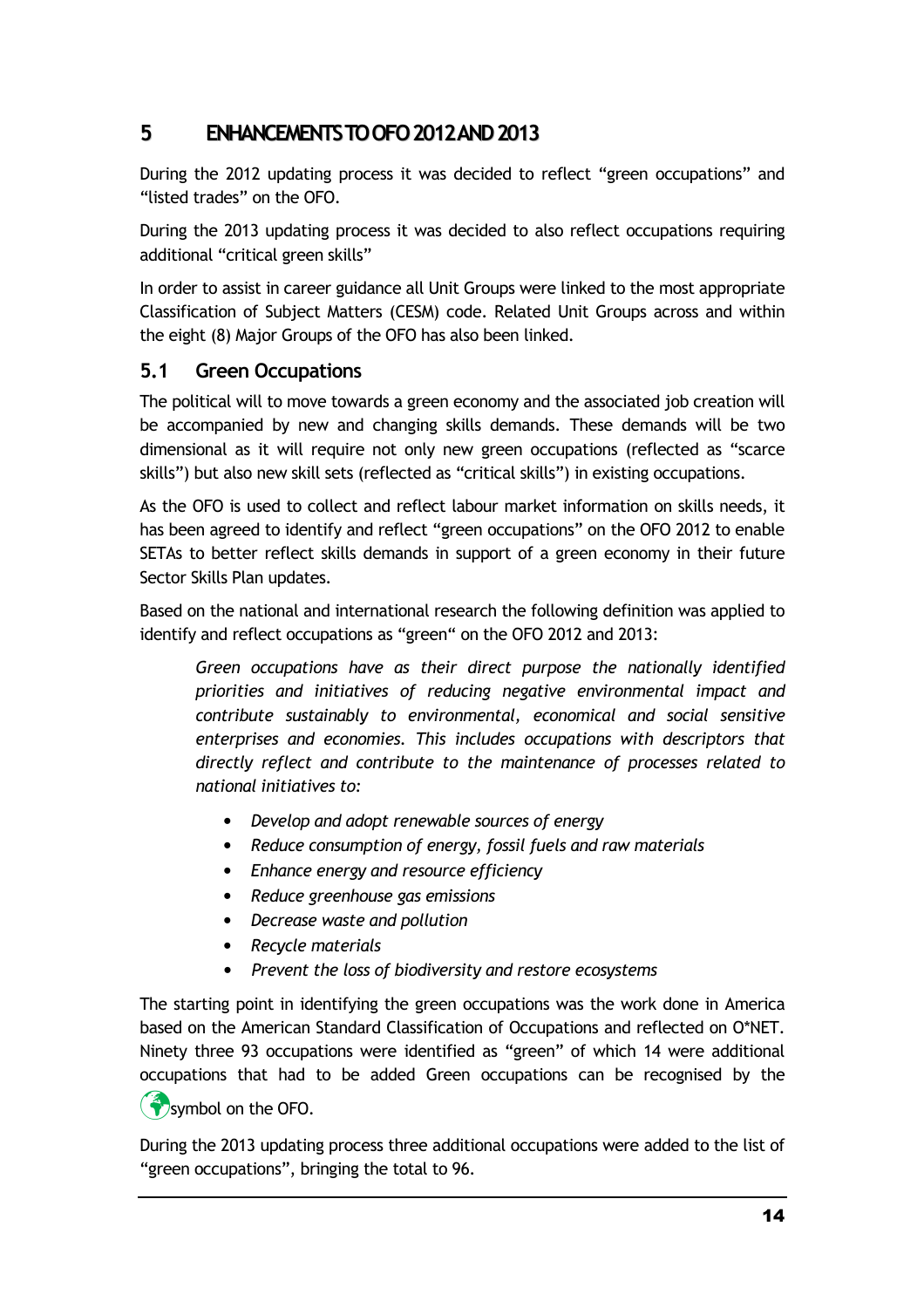## 5.2 Occupations Requiring Additional "Critical Green Skills"

During the 2013 updating process attention was given to the identification of occupations that do not meet the requirements as "green occupations", but nevertheless requires additional or changed skills sets to maintain its relevance in a green economy.

Based on the national and international research the following definition was applied to identify and reflect occupations requiring additional "Critical Green Skills" on the OFO 2013:

Occupations requiring additional "Critical Green Skills" are those that require a shift in its focus to contribute to processes, systems and activities related to the :

- Development and adoption of renewable sources of energy
- Reduction of consumption of energy, fossil fuels and raw materials
- Enhancing energy and resource efficiency
- Reducing greenhouse gas emissions
- Decreasing of waste and pollution
- Recycling of materials
- Preventing the loss of biodiversity and restore ecosystems

It must be highlighted that people in most occupations would require a certain amount of "green mindedness" to enhance a green economy. This however does not necessarily affect the attributes or construction of the occupation itself and can therefore not be reflected on the OFO as occupations with Critical Green Skills. The focus on a green economy might result in a demand for occupations that do not fit the Green Occupation definition, nor the criteria for requiring Critical Green Skills. For example more Train Drivers might be required because of the upgrading of the railway system to save overall fuel consumption, but the occupation Train Driver is neither a "Green Occupation", nor do they require Critical Green Skills. These occupations are not reflected on the OFO as requiring "Critical Green Skills".

The starting point in identifying occupations with Critical Green Skills was the work done in America based on the American Standard Classification of Occupations and reflected on O\*NET. As a result of the research 51 occupations and 17 specialisations were identified as requiring "Critical Green Skills" and can be recognised by the

-symbol on the OFO.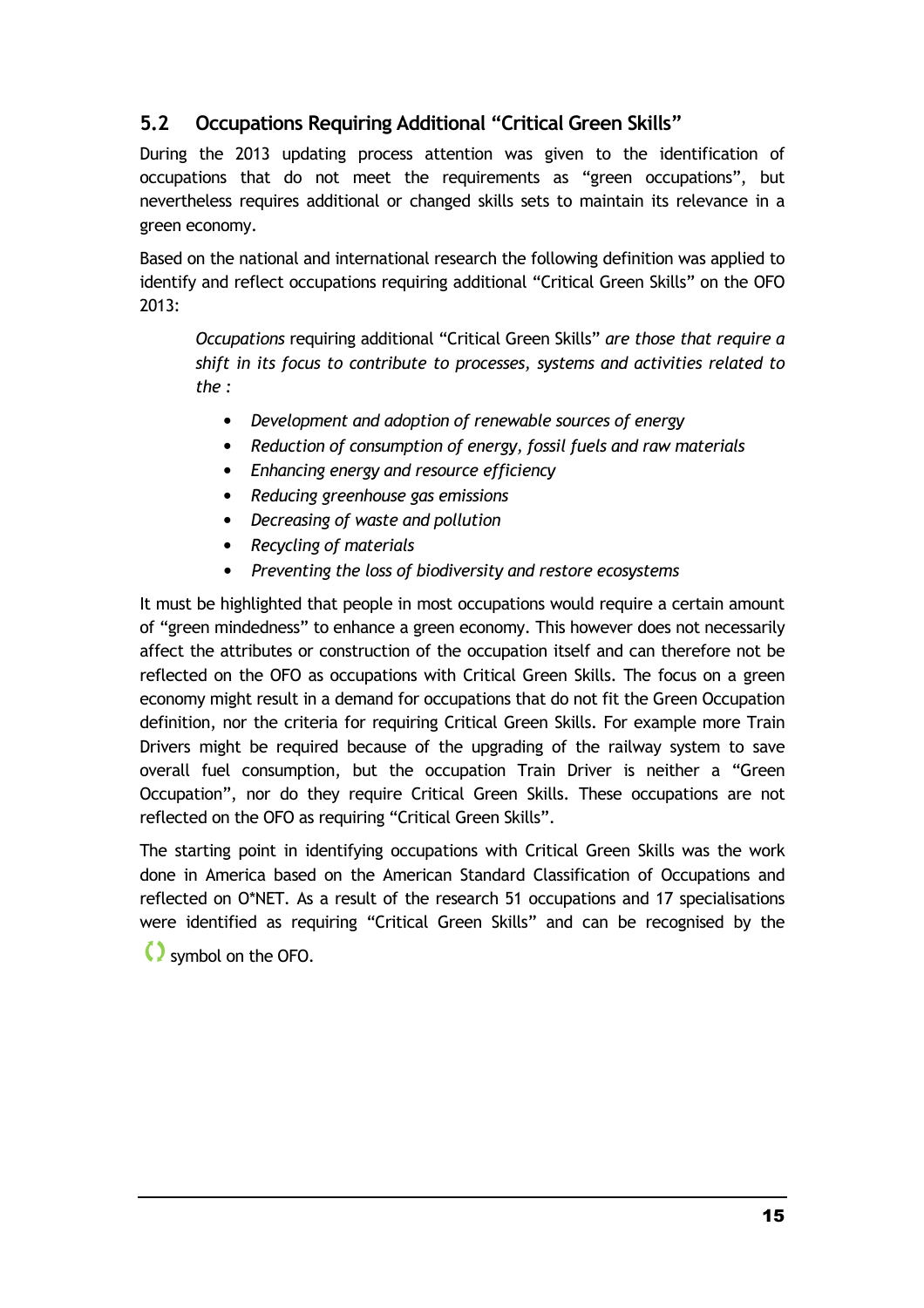## 5.3 Listed Trades

The National Artisan Moderation Body (NAMB) went through a process of identifying occupations to be listed as "trades".

The following definition and criteria were applied to determine whether an occupation qualified for listing as a trade:

An occupation where in a qualified person applies a high level of practical skills supported and re-enforced by underpinning and applied knowledge to:

- Manufacture, produce, service, install or maintain tangible goods, products or equipment in an engineering and/or technical work environment (excluding process controllers and operators).
- Use tools and equipment to perform of his/her duties.
- Measure and do fault finding on process, manufacturing, production and/or technical machinery and equipment to apply corrective or repair actions.
- Apply and adhere to all relevant health, safety and environmental legislation.
- Has an accumulative learning period covering knowledge, practical and workplace learning that is equivalent to three or more years.

The route to achieve artisan status was also considered. This includes features such as:

- a structured learning programme of knowledge, practical and work experience
- a structured learning programme that must be successfully completed before a final assessment is attempted
- a final external summative assessment that must be passed and is known as a trade test.

Historic and global classification of occupations as trades was also considered.

As a result 115 occupations were endorsed for classification as a trade can be recognised by the  $\mathbf{\hat{x}}$  symbol on the OFO.

During the 2013 updating process, NAMB identified an additional 10 occupations as trades, bringing the total number of Trades to 125.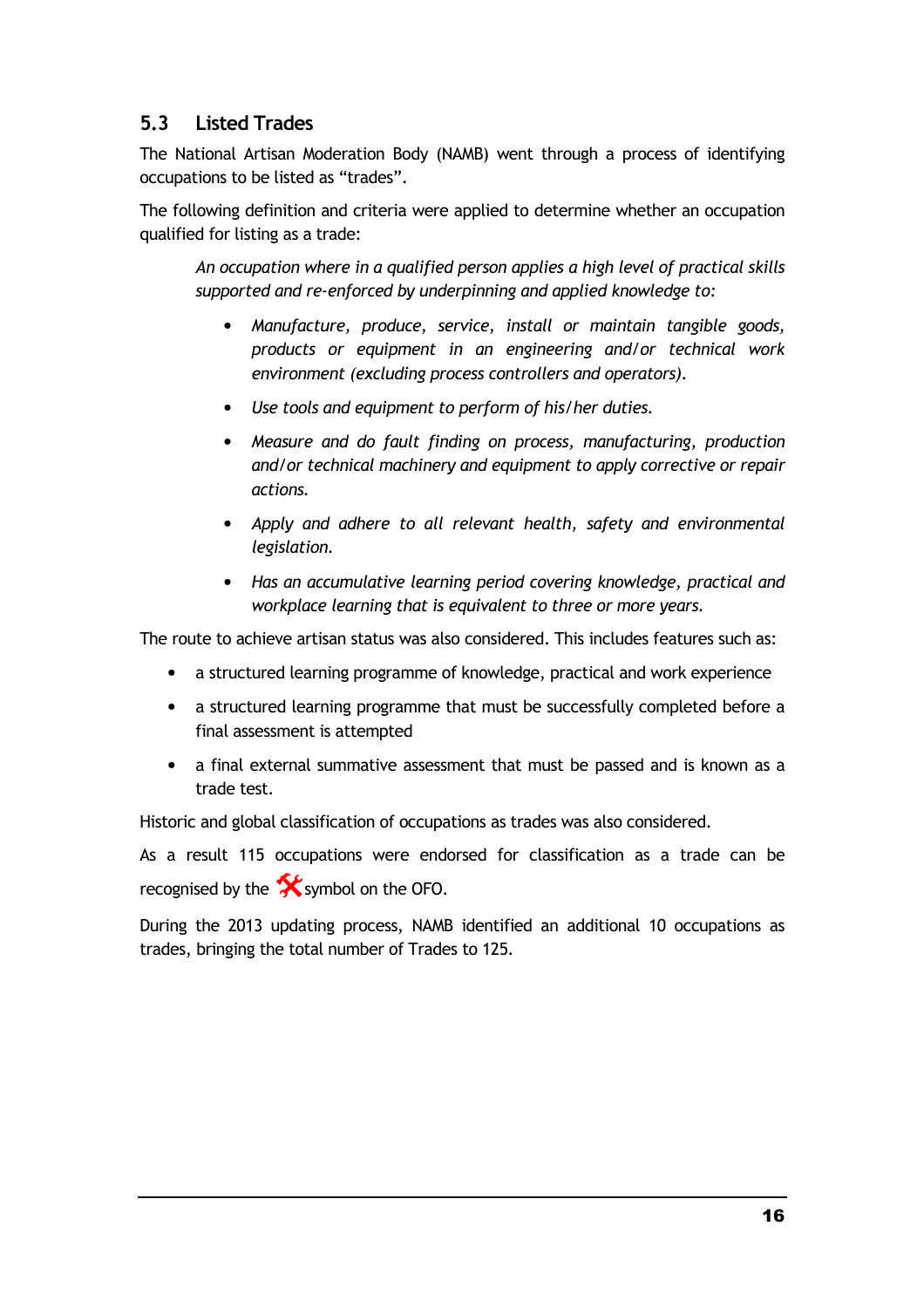## 5.4 Career Guidance

## 5.4.1 Linking of Classification of Education Subject Matter (CESM) Codes

CESM is a Higher Education Subject Classification System that works in a similar way as the OFO. There are 20 Educational Fields (denoted by two digits), each subdivided into a number of sub-fields (a total of 239 denoted by four digits), each subdivided into subjects (denoted by six digits).

In order to assist in career guidance all Unit Groups (four digits) were linked to the most appropriate CESM code at two (2) digits (where the overlap is too big) or four (4) digits.

This can direct learners and Career Councillors in obtaining more information on the underpinning knowledge areas for groups of occupations.

| <b>CESM CODE</b> | <b>CESM FIELD</b>                                         |
|------------------|-----------------------------------------------------------|
| <b>CESM 01:</b>  | Agriculture, Agricultural Operations and Related Sciences |
| <b>CESM 02:</b>  | Architecture and the Built Environment                    |
| <b>CESM 03:</b>  | Visual and Performing Arts                                |
| <b>CESM 04:</b>  | Business, Economics and Management Studies                |
| <b>CESM 05:</b>  | Communication, Journalism and Related Studies             |
| <b>CESM 06:</b>  | <b>Computer and Information Sciences</b>                  |
| <b>CESM 07:</b>  | Education                                                 |
| <b>CESM 08:</b>  | Engineering                                               |
| <b>CESM 09:</b>  | <b>Health Professions and Related Clinical Sciences</b>   |
| <b>CESM 10:</b>  | <b>Family Ecology and Consumer Sciences</b>               |
| <b>CESM 11:</b>  | Languages, Linguistics and Literature                     |
| <b>CESM 12:</b>  | Law                                                       |
| <b>CESM 13:</b>  | Life Sciences                                             |
| <b>CESM 14:</b>  | <b>Physical Sciences</b>                                  |
| <b>CESM 15:</b>  | <b>Mathematics and Statistics</b>                         |
| <b>CESM 16:</b>  | <b>Military Sciences</b>                                  |
| <b>CESM 17:</b>  | Philosophy, Religion and Theology                         |
| <b>CESM 18:</b>  | Psychology                                                |
| <b>CESM 19:</b>  | <b>Public Management and Services</b>                     |
| <b>CESM 20:</b>  | Social Sciences                                           |

The CESM codes and associated Educational Fields are outlined below.

## 5.4.1 Linking Related Unit Groups

Based on current structures used in career guidance, 9 Occupational Clusters (denoted by two digits) with associated Occupational Fields (denoted by four digits) were identified. The Occupational Clusters and Occupational Fields were determined based on a combination of interest, aptitude and associated field of study.

In order to assist in career guidance, each OFO Unit Group (except those ending on a 9, i.e. not elsewhere classified) was linked to one of the occupational clusters to provide an overview of similar related occupations across the structure of the OFO.

The occupational clusters and occupational fields are outlined below: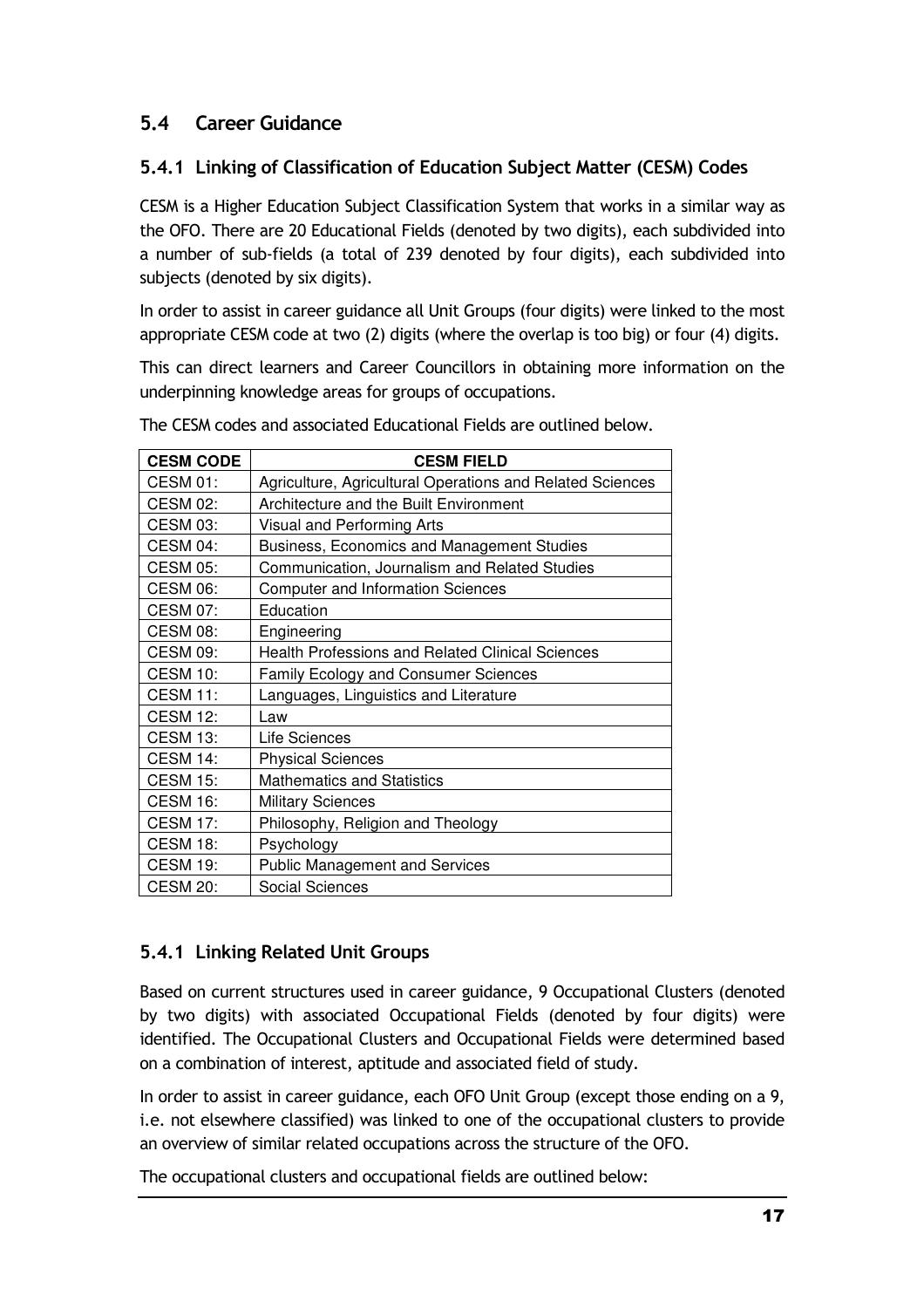#### **OCCUPATIONAL CLUSTERS AND OCCUPATIONAL FIELDS**

#### **Business Administration, Information Services, Human Resources and Teaching Related Occupations**

- General and Business Administration Related Occupations
- Information Related Occupations
- Human Resources Related Occupations
- Teaching Related Occupations

#### **Finance, Insurance, Sales, Marketing, Retail and Logistics Related Occupations**

- Accounting Related Occupations
- Financial, Investment and Insurance Related Occupations
- Retail and Logistics Related Occupations
- Sales and Marketing Related Occupations
- Media Related Occupations
- **Accommodation, Food Preparation and Cleaning Services Related Occupations**
	- Food Preparation Related Occupations
	- Event and Accommodation Related Occupations
	- Cleaning Related Occupations
- **Farming, Forestry, Nature Conservation, Environment and Related Science Related Occupations** 
	- Environmental and Environmental Sciences Related Occupations
	- Plant and Crop Farming Related Occupations
	- Animal and Livestock Related Occupations
	- Mixed Livestock and Crop Farming Related Occupations
	- Nursery, Forestry and Agricultural Produce Related Occupations

#### **Medical, Social, Welfare, Sports and Personal Care Related Occupations**

- Medical Practitioners
- Diagnostic and Health Promotion Related Occupations
- Midwifery, Nursing and Medical Support Related Occupations
- Health Therapy Related Occupations
- Laboratory, Medical Technical and Life Sciences Related Occupations
- Social, Social sciences and Welfare Related Occupations
- Personal Care, Beauty and Funeral Related Occupations
- Sport Related Occupations

#### **Security and Law Related Occupations**

- Security and Defence Related Occupations
- Law Related Occupations

#### **Arts, Design, Installation, Maintenance and Construction Related Occupations**

- ICT Related Occupations
- Electrical, Electromechanical, Electronic, Instrumentation and Telecommunications Related Occupations
- Mechanical Related Occupations
- Panel Beaters and Body Builders
- Architecture, Building, Construction, Surveying and Civil Engineering Related **Occupations**
- Tooling and Instrument Making Related Occupations
- Visual and Performing Arts Related Occupations

#### Design and Decorating Related Occupations

#### **Production and Processing Related Occupations**

- General Production, Processing and Engineering Related Occupations
- Metal and Precious Metal Production and Processing Related Occupations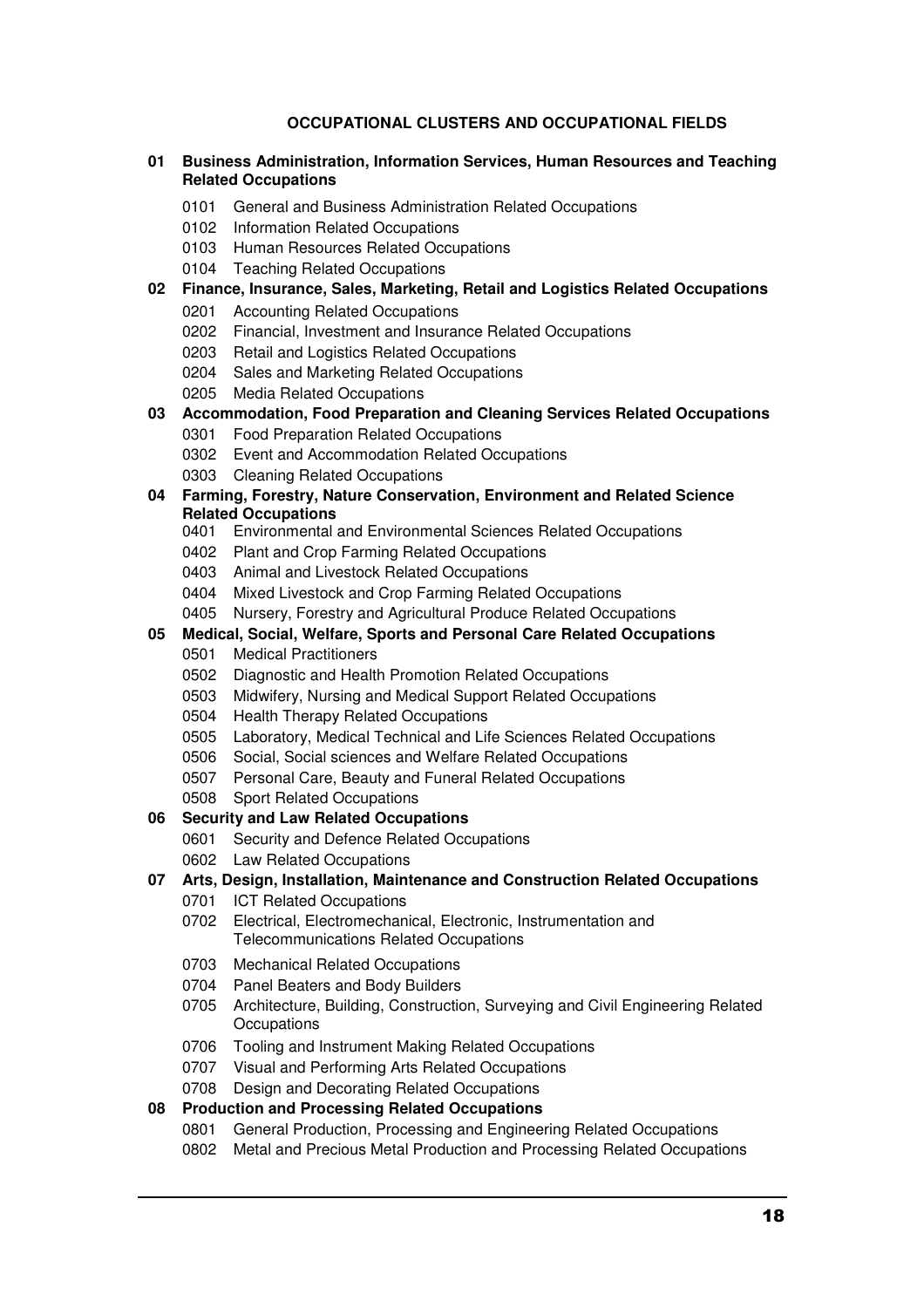- 0803 Plastics, Rubber, Concrete Glass and Stone Production and Processing Related Occupations
- 0804 Textile, Apparel and Furnishing Production and Processing Related **Occupations**
- 0805 Chemical, Gas, Food and Beverages Production and Processing Related **Occupations**
- 0806 Wood Fabrication, Production and Processing Related Occupations
- 0807 Printing Related Occupations
- 0808 Demolition, Extraction, Mining, Metallurgical and Materials Related Occupations
- 0809 Miscellaneous Production, Fabrication, Assembly and Stationary Plant Operating Related Occupations

#### **9 Transportation and Mobile Plant Operating Related Occupations**

- 0901 Air and Water Transportation Related Occupations
- 0902 Rail and Road Transportation Related Occupations
- 0903 Miscellaneous Mobile Plant Operating Related Occupations

## 5.3 Final Structure

Table 2 below outlines the final structure of the OFO 2013.

| <b>Major Groups</b>                        | <b>Sub</b><br><b>Major</b><br><b>Groups</b> | <b>Minor</b><br><b>Groups</b> | <b>Unit</b><br><b>Groups</b> | Occupa-<br>tions | Green<br>Occupa-<br>tions | <b>Trades</b>  | <b>ISCO</b><br><b>Skill</b><br>Level |
|--------------------------------------------|---------------------------------------------|-------------------------------|------------------------------|------------------|---------------------------|----------------|--------------------------------------|
| 1<br>Managers                              | 4                                           | 11                            | 32                           | 135              | 3                         |                | $3 + 4$                              |
| $\overline{2}$<br>Professionals            | 6                                           | 27                            | 92                           | 369              | 47                        |                | 4                                    |
| 3<br>Technicians and                       | 5                                           | 20                            | 84                           | 274              | 35                        | $\mathbf{1}$   | 3                                    |
| Associate                                  |                                             |                               |                              |                  |                           |                |                                      |
| Professionals                              |                                             |                               |                              |                  |                           |                |                                      |
| <b>Clerical Support</b><br>4               | 4                                           | 8                             | 29                           | 68               |                           |                | $\overline{2}$                       |
| Workers                                    |                                             |                               |                              |                  |                           |                |                                      |
| 5.<br>Service and Sales                    | 4                                           | 14                            | 46                           | 111              |                           | $\mathbf{1}$   | $\overline{2}$                       |
| Workers                                    |                                             |                               |                              |                  |                           |                |                                      |
| Skilled Agricultural,<br>6                 | $\overline{7}$                              | 20                            | 84                           | 249              | $\overline{7}$            | 116            | $\overline{2}$                       |
| Forestry, Fishery,                         |                                             |                               |                              |                  |                           |                |                                      |
| Craft and Related                          |                                             |                               |                              |                  |                           |                |                                      |
| <b>Trades Workers</b>                      |                                             |                               |                              |                  |                           |                |                                      |
| $\overline{7}$<br><b>Plant and Machine</b> | 3                                           | 14                            | 40                           | 144              |                           | $\overline{7}$ | $\overline{2}$                       |
| Operators, and                             |                                             |                               |                              |                  |                           |                |                                      |
| <b>Assemblers</b>                          |                                             |                               |                              |                  |                           |                |                                      |
| Elementary<br>8                            | 6                                           | 11                            | 33                           | 98               | 4                         |                | $\mathbf{1}$                         |
| occupations                                |                                             |                               |                              |                  |                           |                |                                      |
| <b>Total</b>                               | 39                                          | 125                           | 440                          | 1448             | 96                        | 125            |                                      |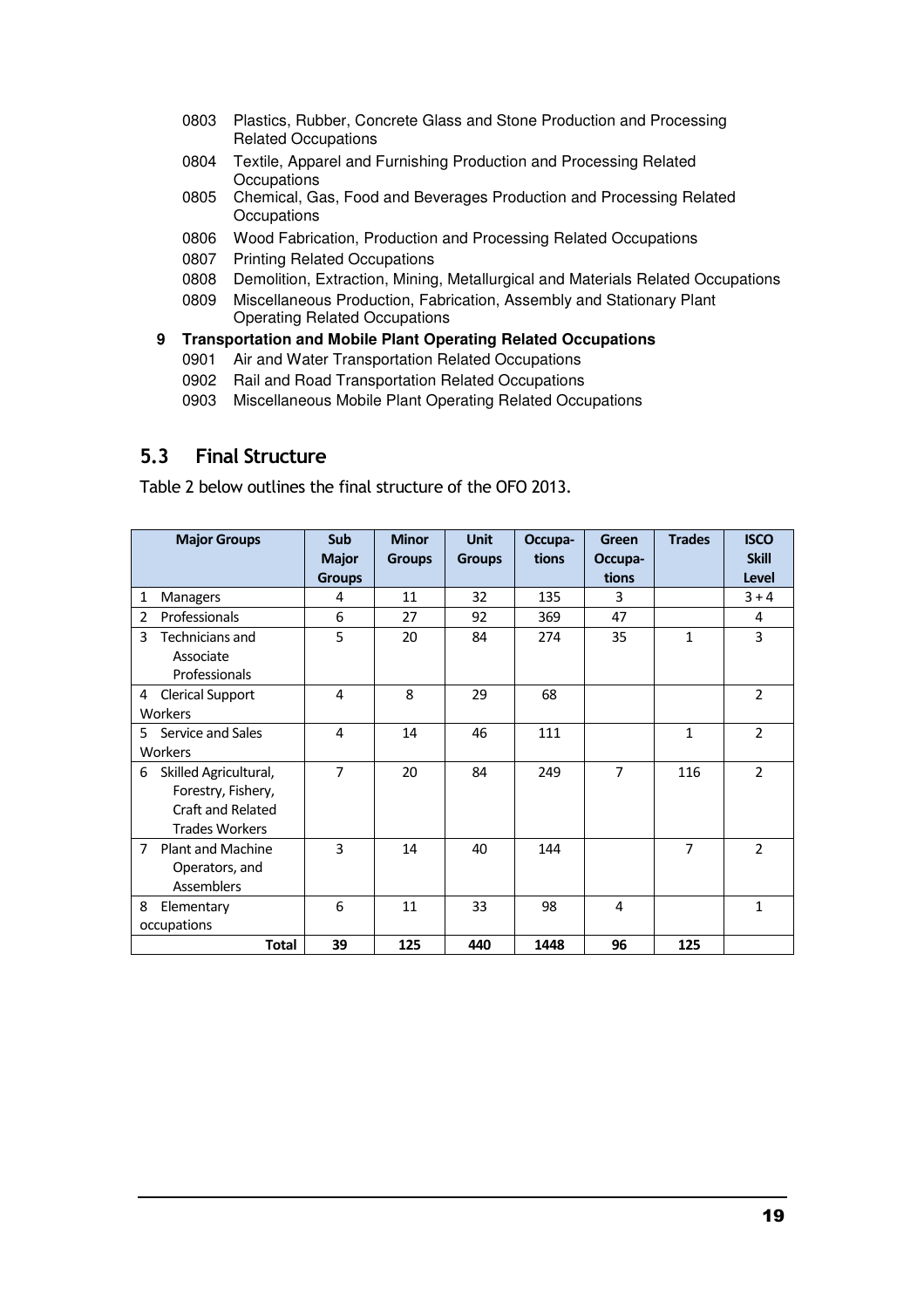## 6 THEUSEOFTHEOFOFORSKILLSPLANNING

## 6.1 Background

SETAs have been required to use the OFO in the submission of the 5 Year Sector Skills Plans and Annual Updates since it was formally adopted in August 2005. The Scarce and Critical Skills reporting format – Chapter 4 of the SSP – has enabled the identification and annual publication by the Department of Higher Education and Training of a national scarce and critical skills list. This List has also informed the identification of scarce and priority skills targets in engineering for JIPSA.

NSDS 3 requires that a credible institutional mechanism should be establishing for skills planning. PME output 5.1 states that a framework for Skills planning should be developed. Sub-output 1.1: Develop standardised frameworks for the assessment of skills supply, shortages and vacancies in the country.

Employers can use this information to broaden the indicators and drivers of scarce skills that they take into account when developing the annual WSPs and SSPs. For example,

- At individual employer level vacancies for diesel fitters, electricians and millwrights (for example) are anticipated to occur in the coming year due to people retiring within that year. Historically, the employer has been able to fill those vacancies within 6 – 8 working weeks. However, other employers within that locality are known to be extending their operations which will mean that it may take longer to source people to fill those vacancies.
- At sub-sector and at sector level previous year's SSPs have indicated that there is a scarcity in these occupational groupings indicated by long-term vacancies and high replacement demand.
- At national level, the Department of Higher & Training list has indicated that there is a high level of scarcity of skills in these occupations due to high demand in other sectors.

Tracking skills scarcity on the basis of demand, i.e. how many people are needed to fill jobs and occupations for work and sector operational and productive performance is essential. Tracking how the scarcity is manifested in a sub-sector, sector and across sectors is essential to inform strategies to reduce the scarcity and attain equilibrium in the labour market between demand and supply.

To date, SETA scarce and critical research has identified a number of common drivers and strategies to address scarcity – including

- Drivers: Equity considerations, movement out of the sector, retirement
- Indicators: High vacancy rates, high replacement rates
- Strategies: Bursaries, learnerships, apprenticeships, skills programmes, ISOE and FET College engagement.

Employers should provide information at occupation level so that the sector intermediaries (SETAs) are able to roll this up at the right level to enable identification of common skills development needs and interventions – links directly to the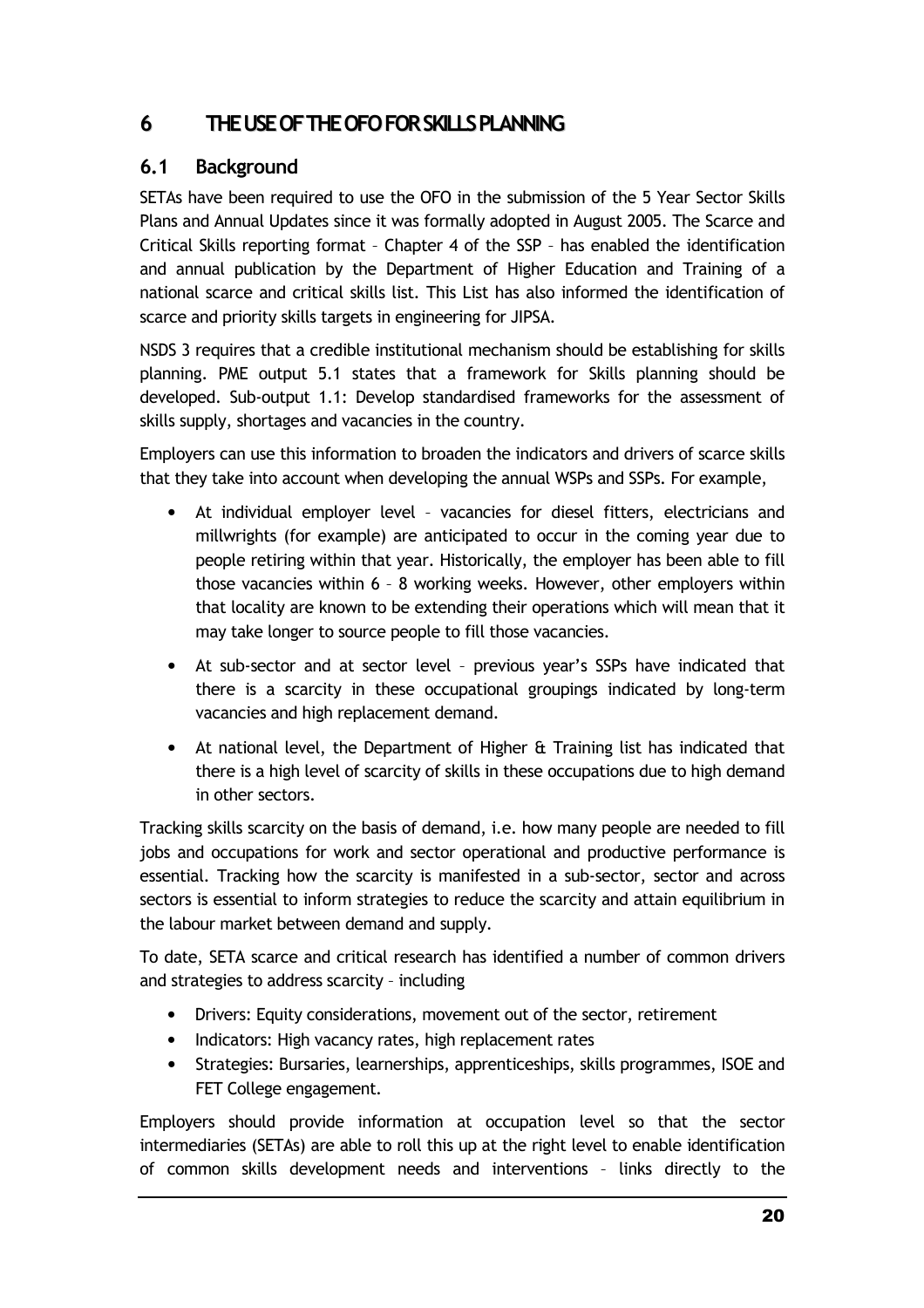development of occupational qualifications of the Occupational Qualifications Framework

The OFO was updated annually since its release in 2005. In 2010 the OFO (version 9) was again adapted to reflect ISCO - 08 as outlined in the previous sections.

## 6.2 Benefits of Using the OFO

The purpose for using the OFO across the SETAs and the Department is to ensure consistency in reporting and monitoring in order that trends can be identified and aggregated across economic sectors. The information so collected will enable the Department of Higher Education & Training to develop the National Guide on occupational or employment trends as per "Goal 1: Establishing a credible institutional mechanism for skills planning of the NSDS 3". This also provides SETAs with the opportunity to develop strategies jointly across their sub-sectors and with other economic sectors facing similar skills shortages (scarce and/or critical).

The value of using the OFO for industry is the following:

- Job titles are more consistent and specific to the output of a post. The profiles developed for occupations could be used to inform post profiles and job descriptions.
- The curricula and assessment specifications developed for occupations could inform performance assessment processes as a benchmark.
- Labour market consistency in naming convention when advertising vacancies.
- Ease of generating legislated reports.
- Link to Occupational Qualifications.
	- $\triangleright$  Occupational tasks form the starting point for occupational qualification development and assessment.
	- $\triangleright$  Competence or workplace output is linked to specific tasks, for which curriculum components and standards are being developed.
- Occupational pathways, developed by the QCTO could be used to inform career management of occupational groupings in the workplace.

## 7 HOWTOUSETHEOFO

## 7.1 Mapping Job Titles to Occupations to the OFO

The accuracy with which organisations articulate and relate their structure to the occupations on the framework is vital for the successful management of skills development within a specific sector. It is important that organisations interrogate previous mapping processes by using the mapping table which relates previous mapping exercises to the latest version of the OFO 2012 to increase the accuracy thereof.

The mapping table that relates the OFO version 10 to the OFO 2012 can be used by finding the corresponding number of the previous version of the framework with the latest version. Vlookup in excel is the best tool to use for this purpose.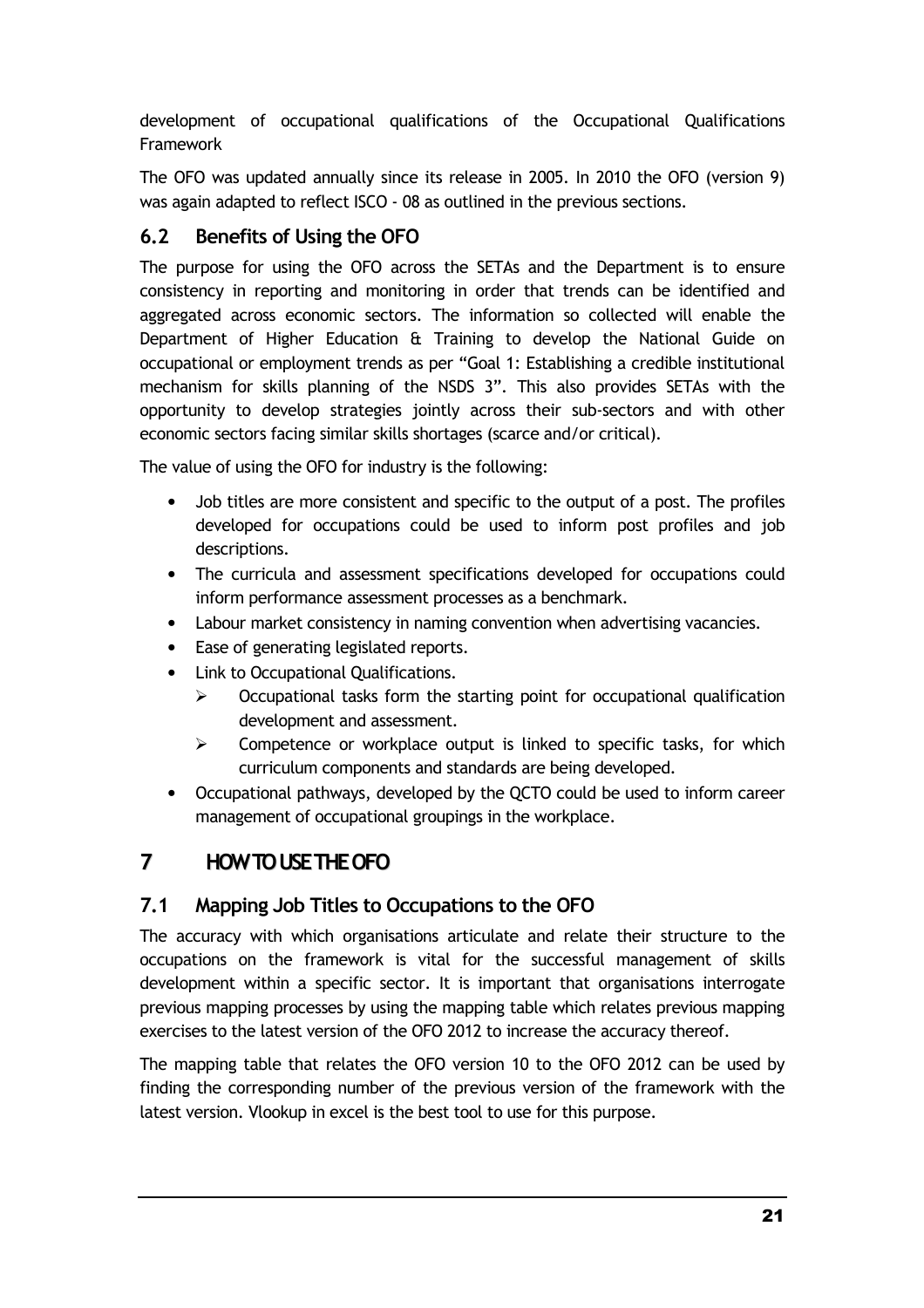## 7.2 Clustering Tasks and Knowledge

The starting point for developing and understanding the Organising Framework for Occupations is the identification of similar outputs. These "outputs" are embedded in "job descriptions" and not in job titles.

SETAs and employers tend to try and identify the appropriate occupation listed on the OFO by similarity of the job title that is used by the particular employer or in that sector / sub-sector. Finding the appropriate occupation on the OFO always begins by finding the appropriate set of tasks linked to the description of the occupation – not similarity with the title. The output or unique contribution the job makes in the world of work thus drives the identification of occupations on the OFO, not job title.

An individual occupation on the OFO is identified by finding its appropriate code through an examination of:

- Its descriptor
- Where it appears in the OFO (unit group, minor, sub-major and major groups)
- Tasks which are described at unit group level
- Similarity in terms of knowledge base
- Alternate titles and specialisations linked to it

Experience has shown that the reasons for mapping jobs to wrong occupations or not finding a matching occupation is that not all job titles are reflected on the framework as an occupation, alternative title or specialisation. It is therefore important to interpret the appropriate match in terms of similarity of the criteria mentioned above.

## 7.3 Defining the unique contribution a job makes in the workplace

Outputs should be defined by identifying the unique contribution a job makes to a work context.

This "contribution" is based on asking the following questions:

1. What is it that people will ask you for?

- What are the unique objects or services you provide?
- 2. What do you keep yourself busy with?
	- What are the most important or critical activities you are involved in?
- 3. What is the unique contribution you make to the place of work?
	- How do you convert inputs into products or services?
	- What value do you add to the objects that form part of your work OR what is the unique value of the service you provide to your customers?

The output of these statements can then be combined into a sentence and compared to inform occupational descriptors and tasks on the OFO.

A new/additional occupation or specialisation related to an occupation would only be considered if outputs are uniquely different (not only different levels of complexity of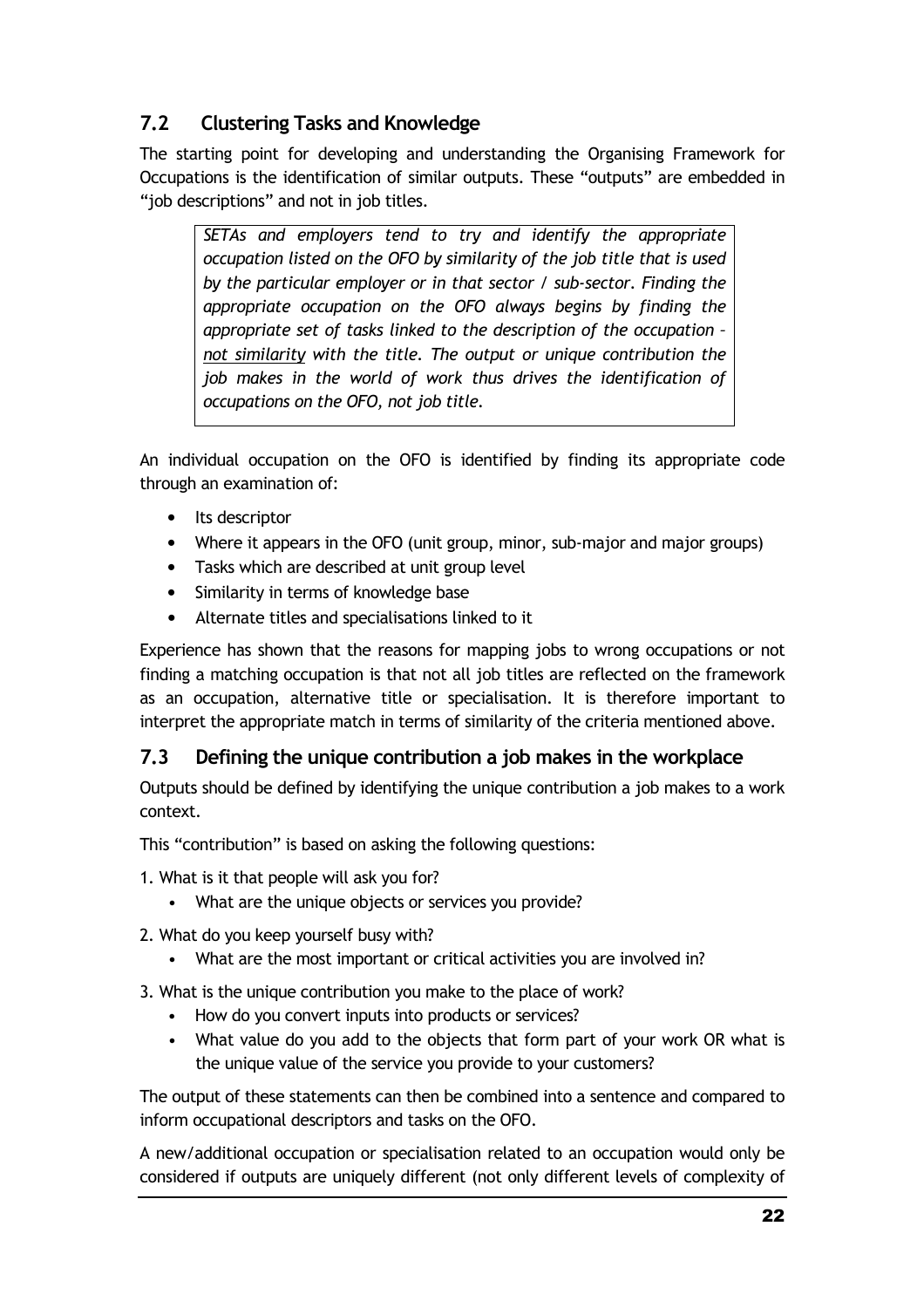the same occupation). This process of adding or changing occupations on the OFO should be referred to the relevant SETA.

## 7.4 Mapping Jobs to Occupations on the OFO

The greatest challenge in mapping an organisation's job titles to the OFO is identifying related outputs. The following are guidelines, aimed at helping employer's find the most appropriate occupation that matches their job outputs.

## 7.4.1 Role of SETAs

This guide is part of the SETA's support and aimed at assisting employers to articulate their post structure (organogram) in respect of occupations on the OFO. While SETAs can't do the actual mapping for their member organisations, a methodology and supporting software was developed to assist employers to find appropriate occupations.

SETA will only be able to deliver against the objectives of NSDS III in terms of occupational qualifications if they direct their reports to defining reports and their business in terms of occupations. The OFO and reporting in terms of the OFO is thus pivotal for SETA performance.

The following paragraph under paragraph 5.1 of the NSDS III obliges SETAs to articulate all their actions in terms of occupations: "SETAs must ensure that there is strong employer leadership and ownership of sector skills activities and be able to articulate the collective skills needs of their stakeholders/members to the highest standard. Together with the stakeholders and other partners, they are responsible for the monitoring and managing of occupational standards to make sure that provision of training, including the qualifications gained, meet sector, cross-sector and occupational needs."

## 7.4.2 Role of Employers

Employers are to cluster post titles in job titles that can then be mapped to occupations on the OFO. New post titles generated in the organisation should be linked to occupations when they are created. The OFO could be used to guide the naming convention for job and post titles. A starting point for this naming convention must always be the descriptor of the occupations on the OFO.

Such alignment to the OFO will not only curb the confusion in industry caused by similar job titles referring to completely different outputs, it will also ensure better alignment of learning to workplace needs as the Quality Council for Trades and Occupations will direct all future qualification development (reference QCTO media statement on its role in November 2011 – document attached) to occupations listed on the OFO.

## 7.4.3 Sources Available

Three sources are available to view and use the OFO:

1. A set of tables, available in Excel, which should be used to update the HR systems of an organisations and SETAs.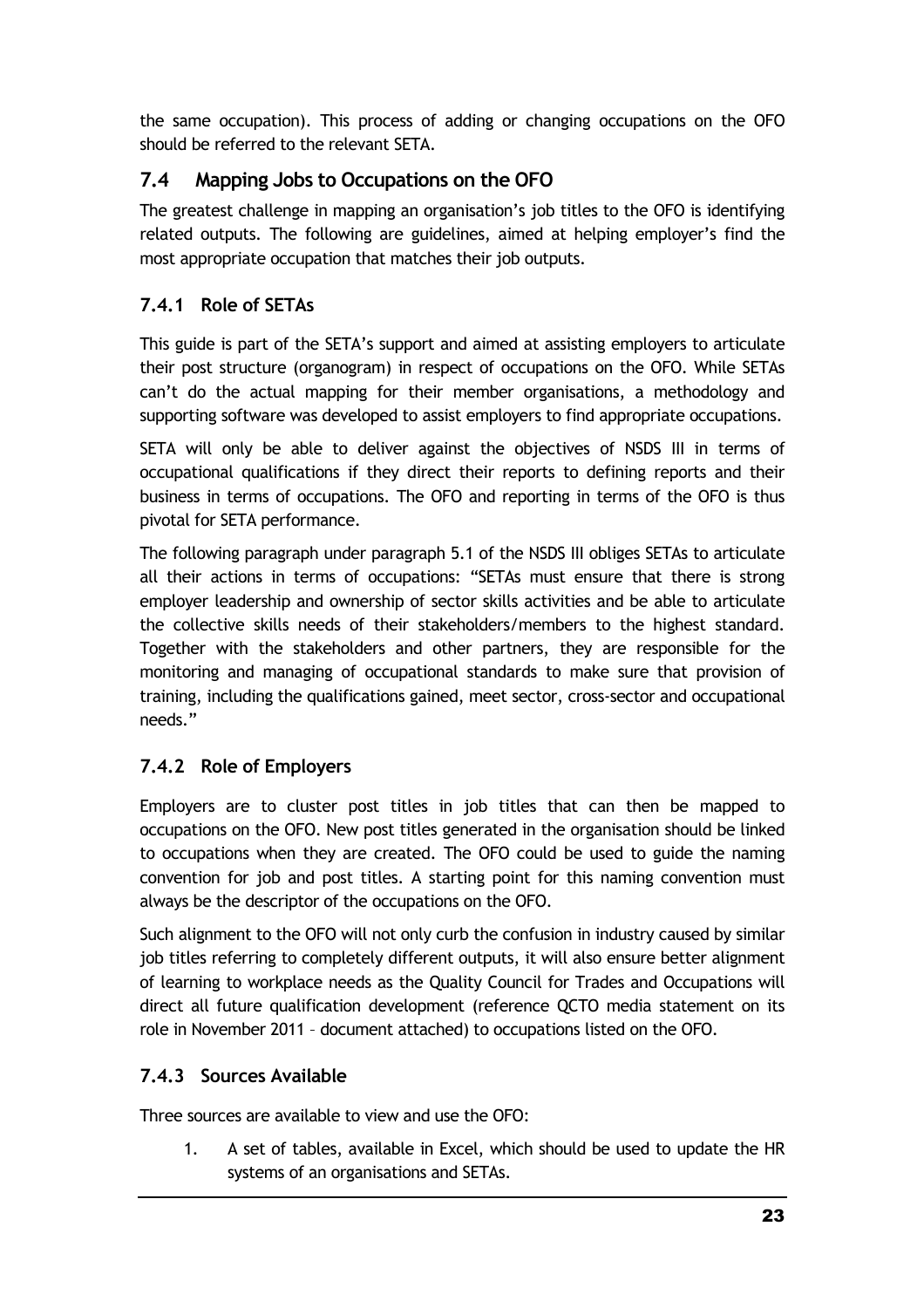- 2. A searchable PDF document that should be available on all SETA websites as well as the DHETwebsite.
- 3. A searchable utility available at www.nopf.co.za specifically developed to search and interrogate the OFO.
- 4. A mapping utility developed by IT Aware that assists organisations to accurately map their posts or jobs to the alternative / specialisation titles and occupations on the OFO. This utility also forms the basis for the accurate base data required for WSPs and ATRs

It is advised that the HR system of organisations be updated with the latest version of the OFO to ensure the future titles generated are updated.

The search utility should be used to identify the occupations in an organisation. An initial exercise to try and find specific occupations on the system is advisable to introduce and orientate people to the available occupations and specifically the thinking required to identify the most applicable occupation.

## 7.4.4 Refine organisation's job titles list to map to the OFO

### 7.4.4.1 Simplify, using generic titles

Compile a list of all the job titles in the organisation.

- Remove all abbreviations and acronyms like CEO, COO OH&S.
- Remove all indicators of seniority such as chief, senior, junior, only if the indicator would not have a bearing on the occupation that the job relates to. Example: If Senior Accountant relates to a management position the "Senior" should not be removed as removal would lead to the job being associated with an occupation in the Professional Major Group.
- Remove all appointment levels relating to grade or level of employment (Grade 1, Level 1, etc) – same principle as above applies – only remove appointment level if the level does not influence the occupation mapping.

This will reduce the list of titles that need to be mapped to the OFO. Simplifying the list will ensure that there is consistency when you map job titles to occupations and occupational codes in your organisation. In general, employers find that simplifying the job title list in this way reduces the list of titles that need to be mapped to the OFO by up to 70%.

Example: A senior surveyor, junior surveyor and assistant surveyor all could relate to the occupation 216502 – Surveyor. Ultimately you need to have a table that links every post to an OFO code to be able to report in your WSP on race, gender and age related to the occupations in your organisation.

| <b>Job Title</b>   | Generic Job Title                           | <b>OFO Occupation</b> | OFO Code |
|--------------------|---------------------------------------------|-----------------------|----------|
| Senior Surveyor    | Mine Surveyor                               | Surveyor              | 216502   |
| Junior Surveyor    | Mine Surveyor                               | Survevor              | 216502   |
| Surveyor Assistant | <b>Geological Survey Field</b><br>Assistant | Surveyor's Assistant  | 831310   |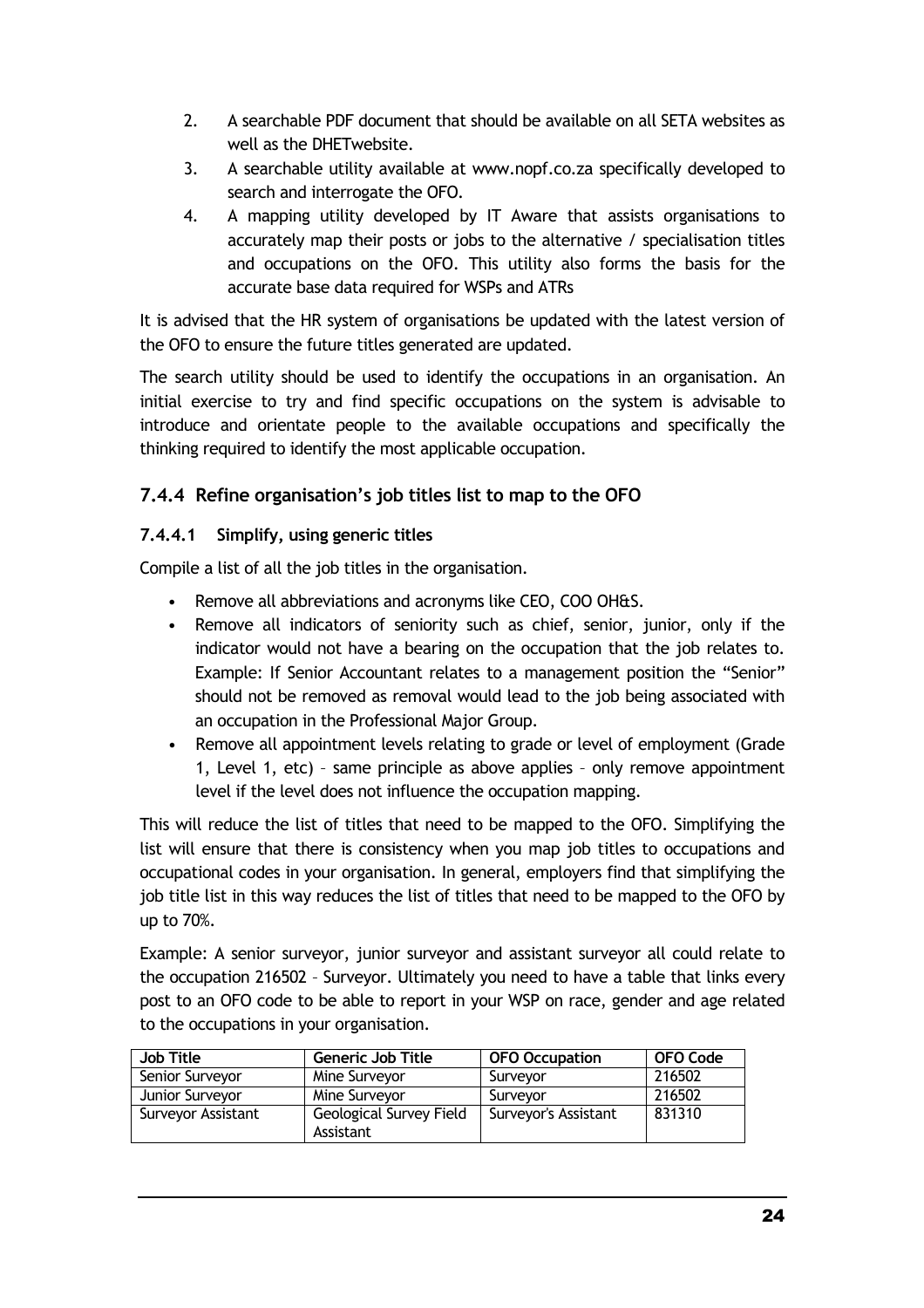Use of foreman, team leader and supervisor titles – supervisor, foreman and team leader are regarded as job levels within the occupation the person is responsible for leading or supervising. Industry requires supervisors and team leaders to direct the activities of people in particular jobs or contexts. For the purposes of OFO mapping, supervisors, team leaders and foreman are mapped against the occupation and the supervising or team leading tasks and responsibilities are regarded as critical skills for the performance of that job and can be listed as such in WSP and ATR reporting formats.

Exception: The OFO has a Minor Group for Mining, Manufacturing and Construction Supervisors – Minor Group 312. This allows supervision in the production and operation related occupations to be mapped to Major Group 3 –Technicians and Associate Professionals.

Example: Mine Operations Foreman and Shift Foreman should thus be mapped to 312101: Production / Operations Supervisor (Mining), but a Supervisor HR Clerk should be mapped to 441601: Human Resources Clerk - under Critical Skills either Supervisory or Team Leading could be listed if the specific specialisation needs to be identified.

### 6.4.4.2 Match titles using application contexts

In order to appropriately map context or output specific jobs in your organization against OFO occupation titles, you will need to do a deeper analysis. For some of the job titles you will need to examine the job purpose statement (job output descriptor).

Example: There are three Business Analysts on the OFO. You need to know what the specific output of the Business Analyst in your organisation is in order to determine the most accurate map.

| Generic<br><b>Job Title</b> | Job Purpose / Output                                                                                                         | <b>OFO Descriptor</b>                                                                                                                                                                                                             | <b>OFO</b><br><b>Occupation</b>    | <b>OFO</b><br>Code |
|-----------------------------|------------------------------------------------------------------------------------------------------------------------------|-----------------------------------------------------------------------------------------------------------------------------------------------------------------------------------------------------------------------------------|------------------------------------|--------------------|
| <b>Business</b><br>Analyst  | To develop strategic<br>financial analyses to<br>enhance business<br>planning and revenue<br>$/$ income                      | Develops and implements<br>financial plans for individuals<br>and organisations, and advises<br>on investment strategies and<br>their taxation implications,<br>securities, insurance, pension<br>plans and real estate.          | Financial<br>Investment<br>Advisor | 241301             |
| <b>Business</b><br>Analyst  | To analyse and<br>develop ICT system<br>requirements to<br>enable and enhance<br>business /<br>organizational<br>performance | Evaluates processes and<br>methods used in existing ICT<br>systems, proposes<br>modifications, additional<br>system components or new<br>systems to meet user needs as<br>expressed in specifications and<br>other documentation. | <b>ICT Systems</b><br>Analyst      | 251101             |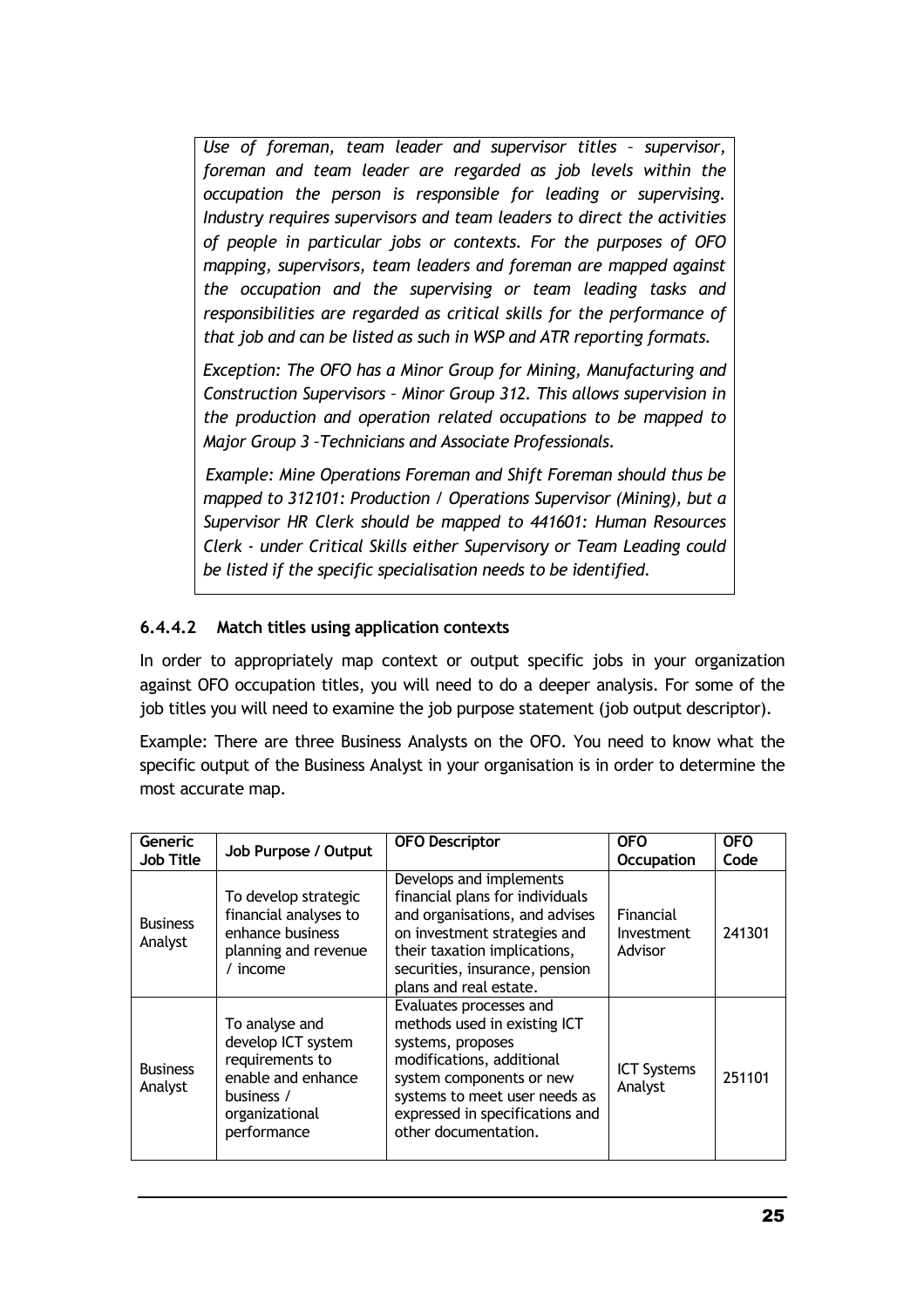## 7.4.4.3 Match titles using occupation descriptors

Read the Occupation Descriptor. Titles are not comprehensive enough to accurately indicate job outputs or purpose in the workplace. The majority of occupations on the OFO have a descriptor that describes the occupation's output in more detail. If the descriptor associated with an occupation title does not relate to the output of the job title in your organisation then a more appropriate occupation title must be identified by mapping the job output / purpose statement to the appropriate descriptor.

Example: Ventilation officer could relate to more than one occupation, depending on the descriptor, not title. Some mines would relate a ventilation officer to health and safety occupations, other relate it to technicians, and yet others to engineers responsible for designing ventilation systems. The title is thus not operative; the descriptor defining the output rather informs the mapping process. Read the Occupation Descriptor – titles are not comprehensive enough to accurately indicate job outputs or purpose in the workplace. The majority of occupations on the OFO have a descriptor that describes the occupation's output in more detail. If the descriptor associated with an occupation title does not relate to the output of the job title in your organisation then a more appropriate occupation title must be identified by mapping the job output / purpose statement to the appropriate descriptor.

#### Summary: Tips to improve search effectiveness

The following technical aspects must be kept in mind in the mapping process:

• Check your spelling – The spelling of words often differs from the spelling on the OFO. Chances are that the job you look for is on the OFO, but you are using one word, instead of two, or vice versa – remember abbreviations and acronyms are discouraged.

Example: Industry spells Platelayer as one word, but on the OFO it is two words (Plate Layer) under 651202 – Welder.

• Use the smallest specific definer of the job (shortest word) in your search specification. The focus of the job should be used to find the relevant occupation. Rather have three or four investigators to choose from, based on their descriptors.

Example: If you need to find the code for an assistant accountant you need to search for an accountant, if you search for an assistant you will find a clerical worker, not professional.

- The 8 Major Groups are clustered in terms of OUTPUT, not qualifications or salary.
- Relate jobs to occupation in terms of OUTPUT, not title (ventilation officer ask what is OUTPUT, health & safety, installing ventilation system or designing them? The output would relate to either health & safety officer, ventilation technician or engineer related occupation)
- Team leaders, etc are linked to the occupation they are leading
	- $\triangleright$  Exception: Manufacturing, Processing & Mining
	- $\triangleright$  Supervisors are regarded as managers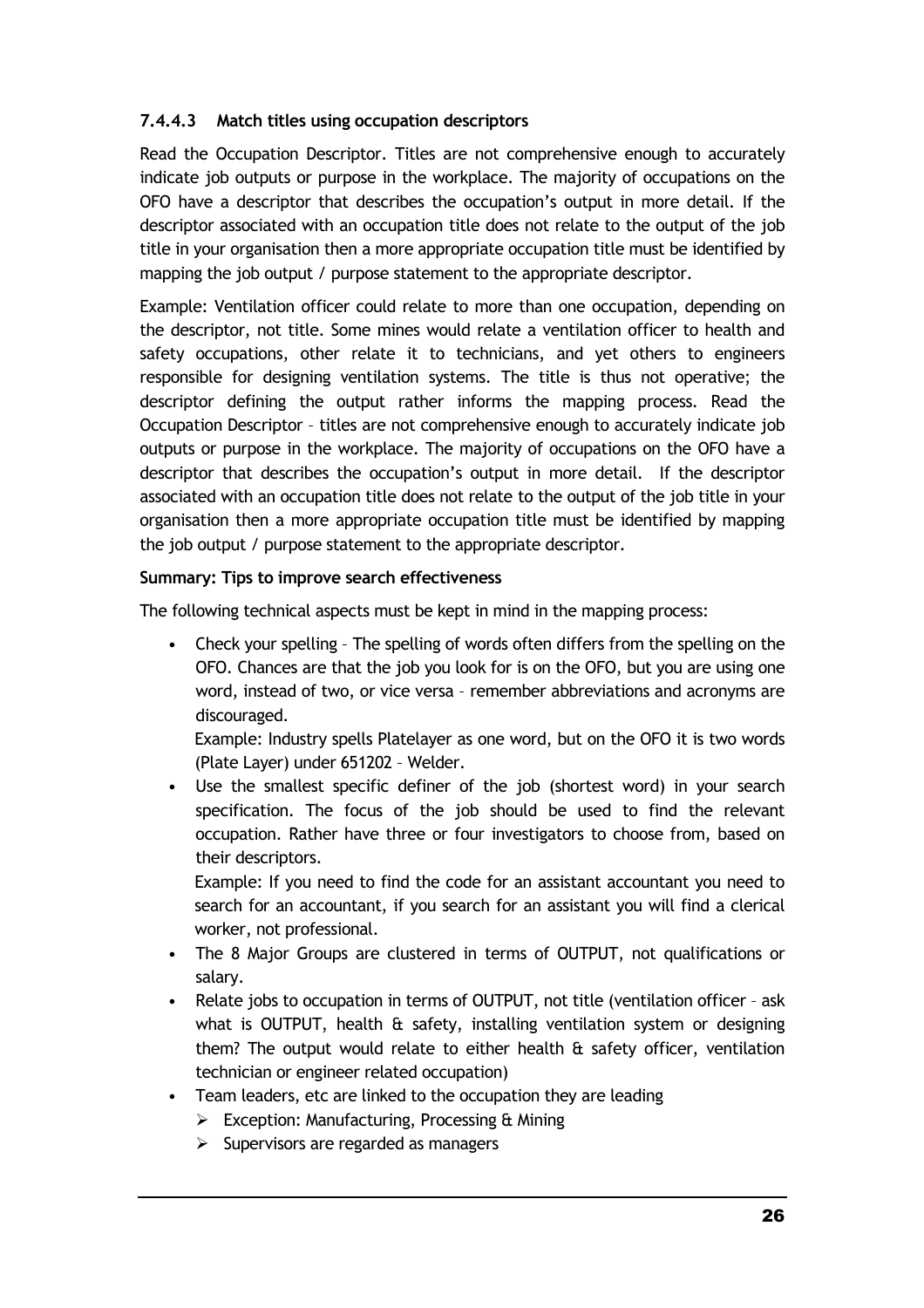- $\triangleright$  Shift Boss thus not line occupation, but Production / Operations Supervisor (Mining)
- Paterson Grading only used to distinguish between line related occupations & management
	- Senior Surveyor: D & above = Resources Manager (Major Group 1), C & lower Surveyor (Major Group 2)
	- $\triangleright$  Managers' primary function is managing people & processes, secondary line function
- Occupations are linked to POSTS, not employees or their qualifications (ie, a post where person has masters degree in engineering, but the output is to manage the section occupation is management related Major Group 1, not engineering related Major Group 2)
- When a suitable occupation cannot be identified the next level of the OFO should at least be indicated (see process described in next section). If no match could be found at all the major Group must at least be selected.
- All posts related to learning should be mapped to code 9 Learners.

Please do not print the Excel Spreadsheets containing the OFO documents; we need to save on the amount of paper we use.

## 7.4.4.4 What to do if you can't find a suitable occupation

It might happen that you do not find a suitable occupation to map a specific job title to when you do a word search. In such instances you need to use the structure of the OFO to guide you to the most appropriate occupation.

Example: Let's assume you need to map an Analytical Controller to the OFO.

1. Start with finding a descriptor, else you will get lost in the detail:

Descriptor of Analytical Controller: Analyze organic and inorganic compounds to determine chemical and physical properties, composition, structure, relationships, and reactions, utilizing chromatography, spectroscopy, and spectrophotometry techniques.

2. Now start at the top of the OFO - which of the 8 Major Group descriptors best represent the stated descriptor?

Group 2: Professionals:- Professionals increase the existing stock of knowledge, apply scientific or artistic concepts and theories, teach about the foregoing in a systematic manner, or engage in any combination of these activities.

3. Next you need to ask which Sub Major group (there are 6, code 21 to 26) best represent the descriptor Sub Major Group 21 - Physical, mathematical and engineering science professionals conduct research, improve or develop concepts, theories and operational methods, or apply scientific knowledge relating to fields such as physics, astronomy, meteorology, chemistry, geophysics, geology, mathematics, statistics, computing, architecture, engineering, and technology.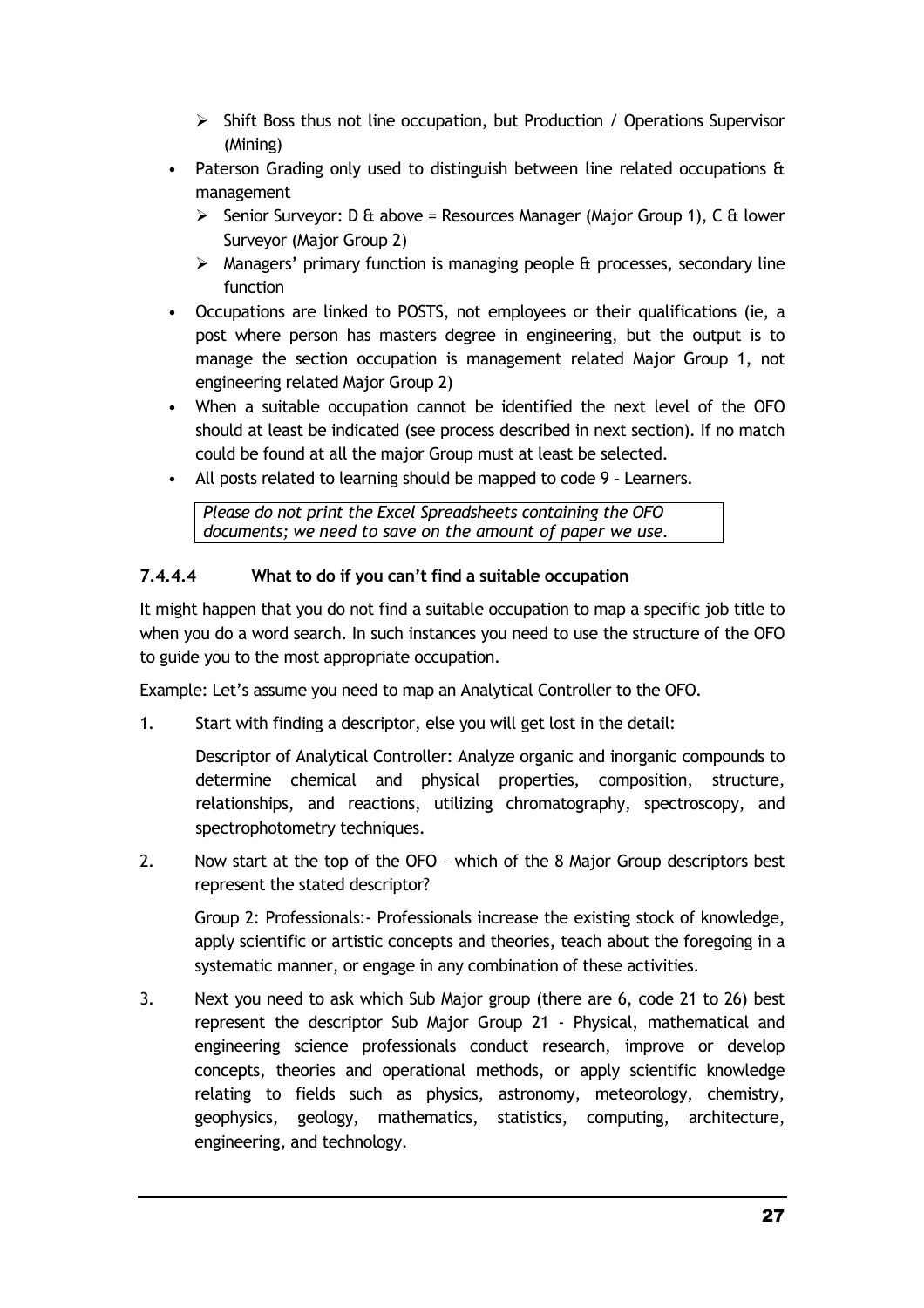- 4. Now you need to find the Minor Group (there are 6, code 211 to 216) that best represents the descriptor Minor Group 211 - Physical and earth science professionals conduct research, improve or develop concepts, theories and operational methods, or apply scientific knowledge relating to physics, astronomy, meteorology, chemistry, geology and geophysics.
- 5. The next question is which Unit Group (there are 4, code 2111 to 2114 and 2113 is the most suitable Unit Group 2113 - Chemists conduct research, improve or develop concepts, theories and operational methods, or apply scientific knowledge relating to chemistry, to develop new knowledge or products and for quality and process control.
- 6. Now for the occupation: There is 1, codes 211301, Chemist: Studies the chemical and physical properties of substances, and develops and monitors chemical processes and production.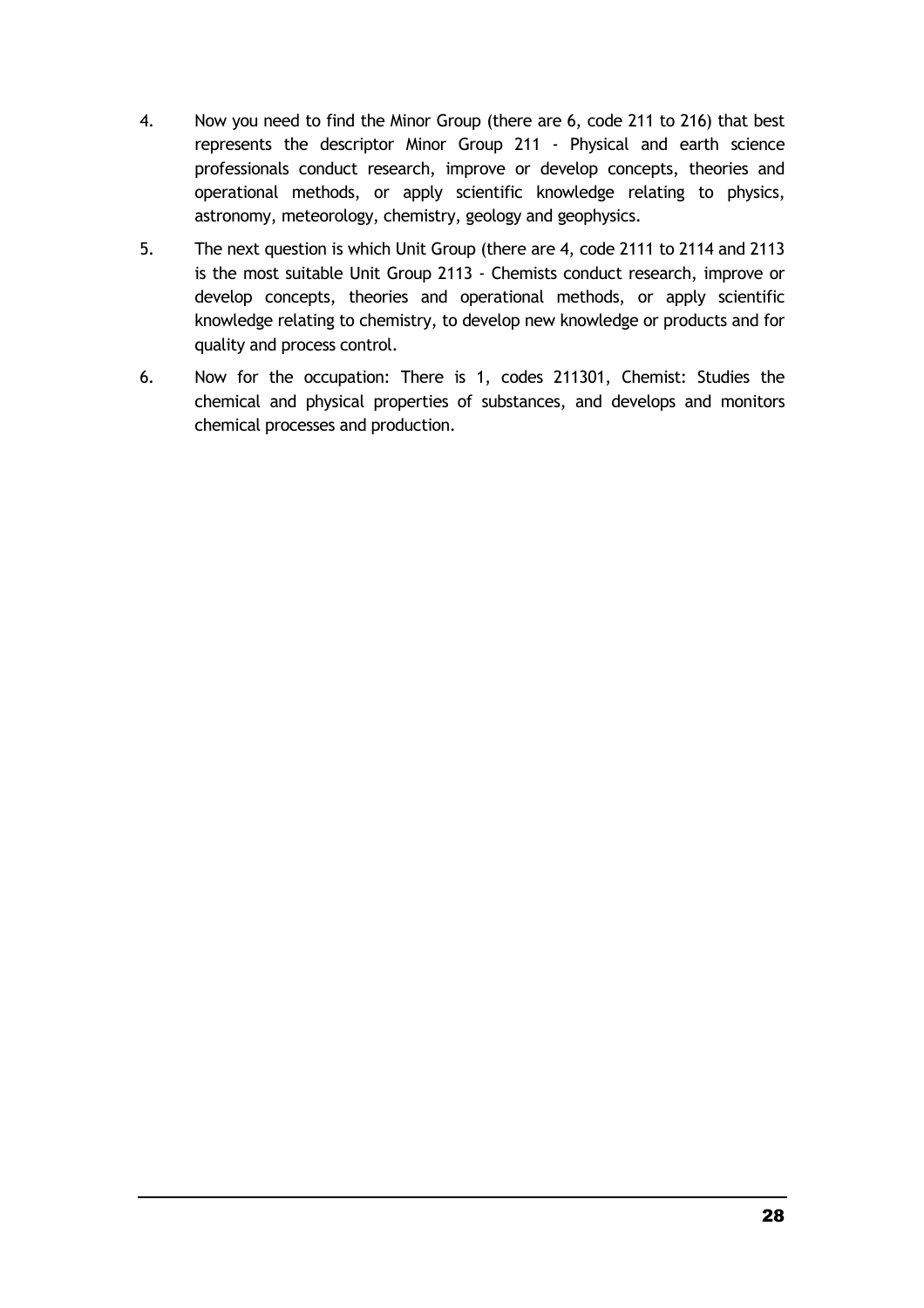## 8 PROCESS AND FORMAT FOR CHANGES TO THE OFO

## 8.1 Process for OFO Updates

It is important to note that the OFO will be updated bi-annually to reflect changes and/or additions identified by SETAs and included in the SSPs or annual updates with regards to new Occupations or additional Alternative Titles or Specialisations. Any changes to information submitted by SETAs will be shared and communicated to all SETAs as part of the DHET's evaluation process so that SETAs are able to adapt their records accordingly.

Updates to the OFO have been problematic due to the constant contradicting requests by stakeholders to change the structure of the OFO. Using ISCO – 08 as the standardised structure eliminates the necessity to make judgement decisions leading to inconsistencies and duplications. It will also make future updates to the OFO less cumbersome. Updates will thus only include the addition or moving of occupations and alternative titles or specialisations with clear reference to the tasks, descriptors and examples supplied by ISCO–08.

SETAs are expected to liaise with their constituencies on a regular basis to ensure they are kept up to date with the workplace needs required to deliver outputs. The required output needs and how it relates to occupations forms the cornerstone of updating the OFO.

The Department of Higher Education has instituted a standard process and format for SETAs to recommend amendments to the OFO on a bi-annual basis. Occupations flagged as trades are being administered by National Artisan Moderation Body (NAMB). The administration process is sanctioned by Government Gazette – please refer to the Gazette: SKILLS DEVELOPMENT ACT, 1998 LISTING OF OCCUPATIONS AS TRADES FOR WHICH ARTISAN QUALIFICATIONS ARE REQUIRED for more details. All requests or suggestions for changes to occupations with a  $\hat{\mathbf{X}}$  indicator (list of occupations also in mentioned Gazette) must be forwarded to NAMB, via the relevant SETA. SETAs receiving such application need to forward them to NAMB for ratification before changes will be incorporated in the OFO. The same template for changes to occupations must be used for trade suggested changes.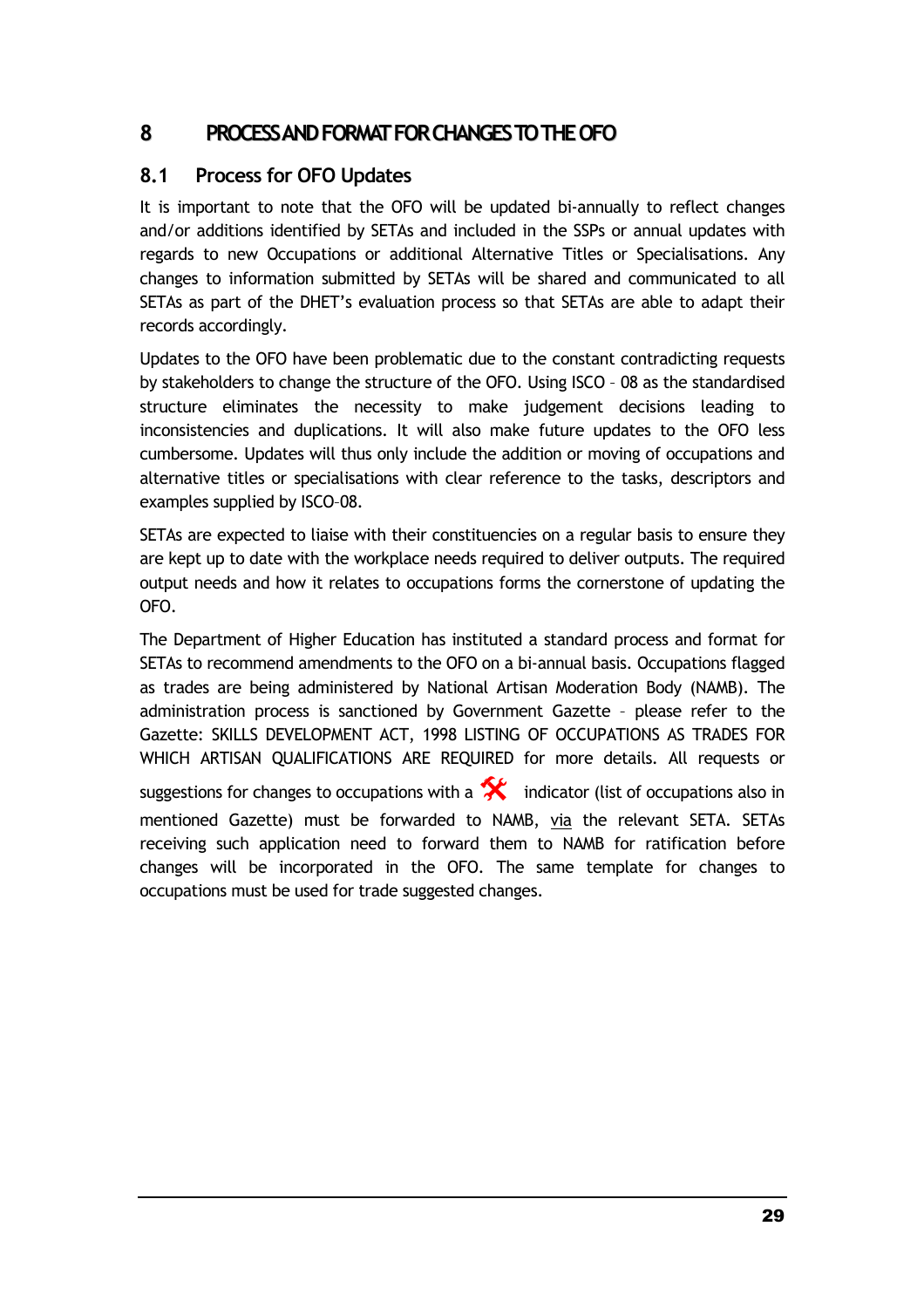## 8.2 Format for Submitting Requests

When requesting updates the information indicated below must be submitted to the DHET in an excel spreadsheet format, following the exact order as indicated in the diagram below. Changes to the OFO will be limited to the possible reasons outlined for column B below.

| A          | B         | C         | D        | E.        | F        | G          | н           |          |
|------------|-----------|-----------|----------|-----------|----------|------------|-------------|----------|
|            |           |           |          |           |          |            |             |          |
| Name of    | Action    | Occupa-   | Unit     | Name of   | Relevant | Descript   | Alternative | Comments |
| submitting | Reques    | tion code | Group    | occupa-   | Unit     | or of      | title to be |          |
| organisa-  | -ted –    | to be     | number   | tion to   | Group    | occupa-    | added or    |          |
| tion       | select    | moved,    | where it | be        | where it | tion to be | $deleted -$ |          |
|            | from list | deleted   | must be  | added or  | must be  | added or   | column B    |          |
|            | please    | or where  | moved to | new title | added    | changed    | will        |          |
|            |           | change    |          | or where  |          |            | indicate    |          |
|            |           | İS        |          | change    |          |            | the action  |          |
|            |           | required  |          | in.       |          |            | required    |          |
|            |           |           |          | alternati |          |            |             |          |
|            |           |           |          | ve titles |          |            |             |          |
|            |           |           |          | is        |          |            |             |          |
|            |           |           |          | required  |          |            |             |          |

## 8.2.1 Guidelines for Completing Update Requests:

No applications not conforming to the guidelines outlined below will be considered.

- All individual applications from an organisation must be on one sheet.
- The entire row of headings must be copied into excel.
- Information in cells may be wrapped but no cells may be merged.
- Columns A and B must always be completed.
- The information in column B must be completed using the following codes:
	- $\triangleright$  A= Add an occupation
	- $\triangleright$  B= Add or move alternative title / specialisation to an existing occupation or newly suggested occupation (this implies that an occupation will first be listed as changed or new and then in a new line the relevant alternative titles for the suggested change will be indicated).
	- $\triangleright$  C= Move an occupation (alternative titles and specialisations that need to be moved with the occupation must be indicated in a separate line using code B described above.)
	- $\triangleright$  D= Delete an occupation (this would imply the alternative titles associated with the occupation will also be deleted, if such alternative titles need to be retained under another occupation value B should be used)
	- $\triangleright$  E= Delete alternative title / specialisation for an existing occupation
	- $\triangleright$  F= Change an existing occupation title
	- $\triangleright$  G= Change or add a descriptor of an occupation
- If column B contains an "A" then columns E, F and G must be completed. It is also possible to add alternative titles / specialisation in column H provided that